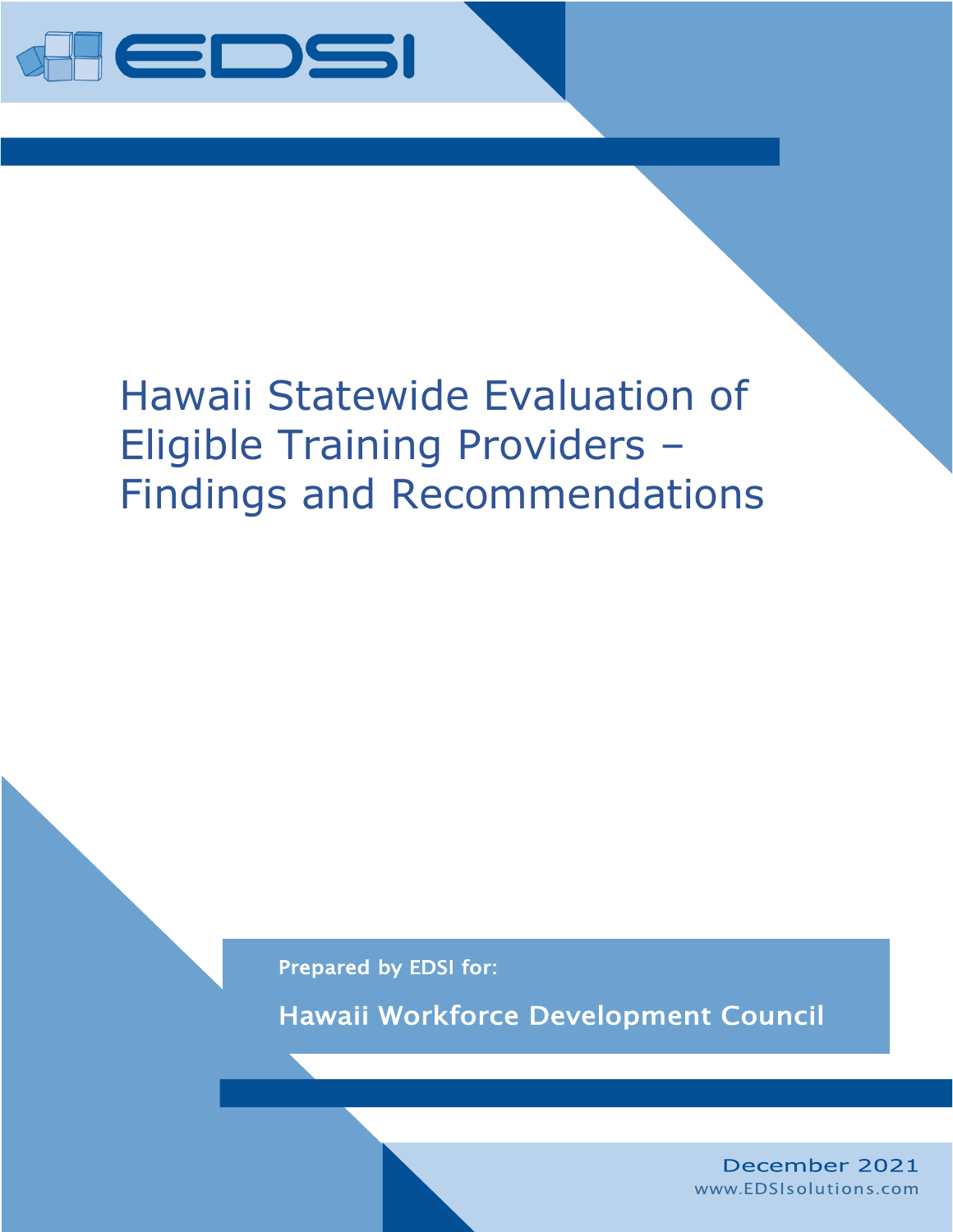

# Table of Contents

|    | III. Summary of Current State of Eligible Training Provider/Program List  6 |  |
|----|-----------------------------------------------------------------------------|--|
|    |                                                                             |  |
| А. |                                                                             |  |
| В. |                                                                             |  |
| C. |                                                                             |  |
| D. |                                                                             |  |
| Е. |                                                                             |  |
|    | V. Eligible Training Provider and Programs Strengths, Challenges and        |  |
| А. |                                                                             |  |
| В. |                                                                             |  |
| C. |                                                                             |  |
|    |                                                                             |  |

1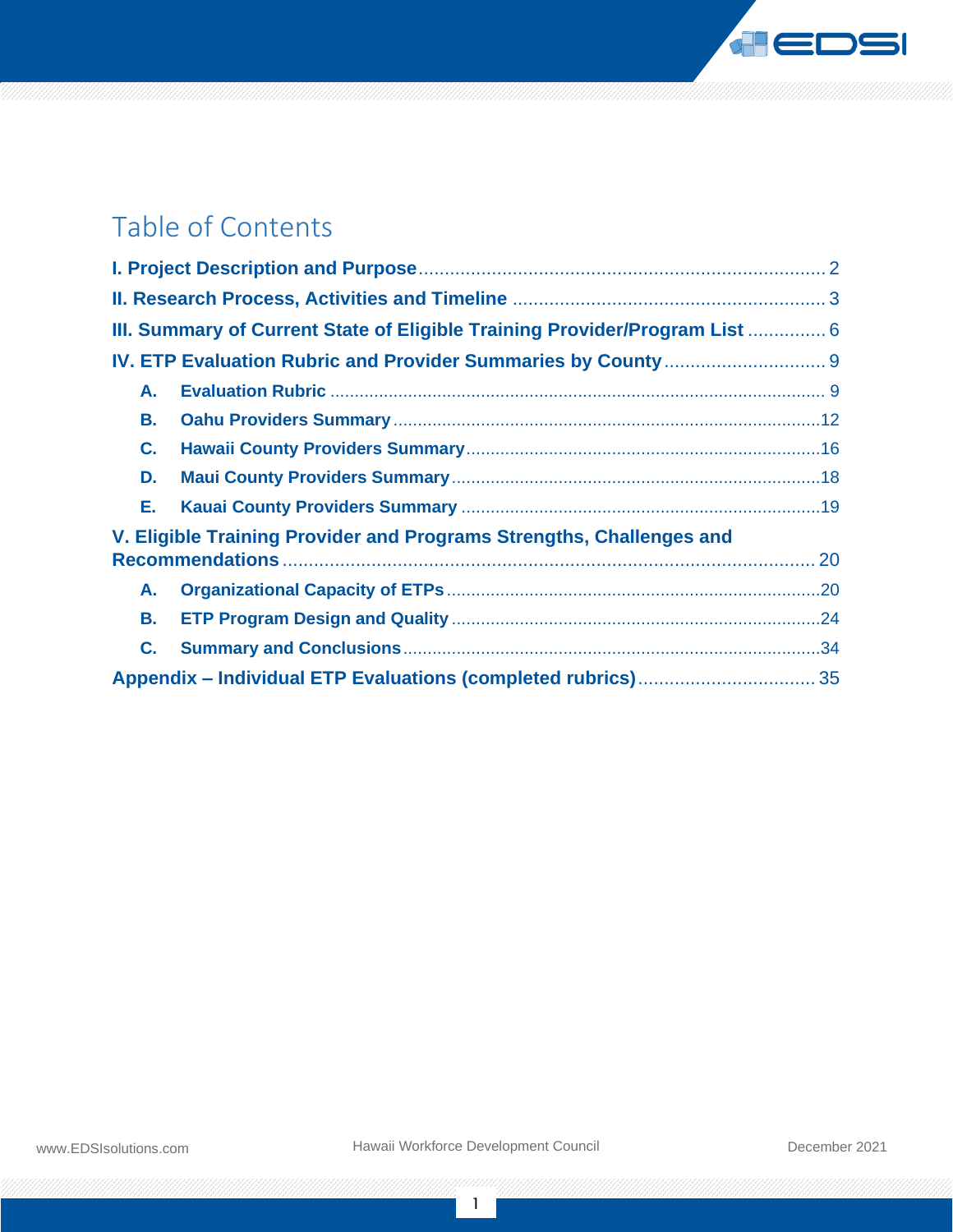

#### <span id="page-2-0"></span>**I. Project Description and Purpose**

EDSI was tasked to provide a statewide evaluation of Hawaii's Eligible Training Providers to identify and measure:

- 1. Level of organizational capacity of current ETPs
- 2. Level of quality in ETPs' training programs
- 3. The extent to which the ETPs' training programs are designed to meet job requirements and employment needs of employers
- 4. Strengths, weaknesses, and gaps in the ETPs' capacity to conduct training
- 5. Strengths, weaknesses, and gaps in ETP's ability to comply with federal, state, and local policies, particularly regarding data reporting
- 6. Geographic and sector/occupational gaps in providers and programs

From the evaluation findings, practical recommendations were developed for State Workforce and Local Workforce Boards to improve individual ETP's capacity and programs, and the overall impact of the ETP program. See **Section V** of this report for detailed findings and recommendations.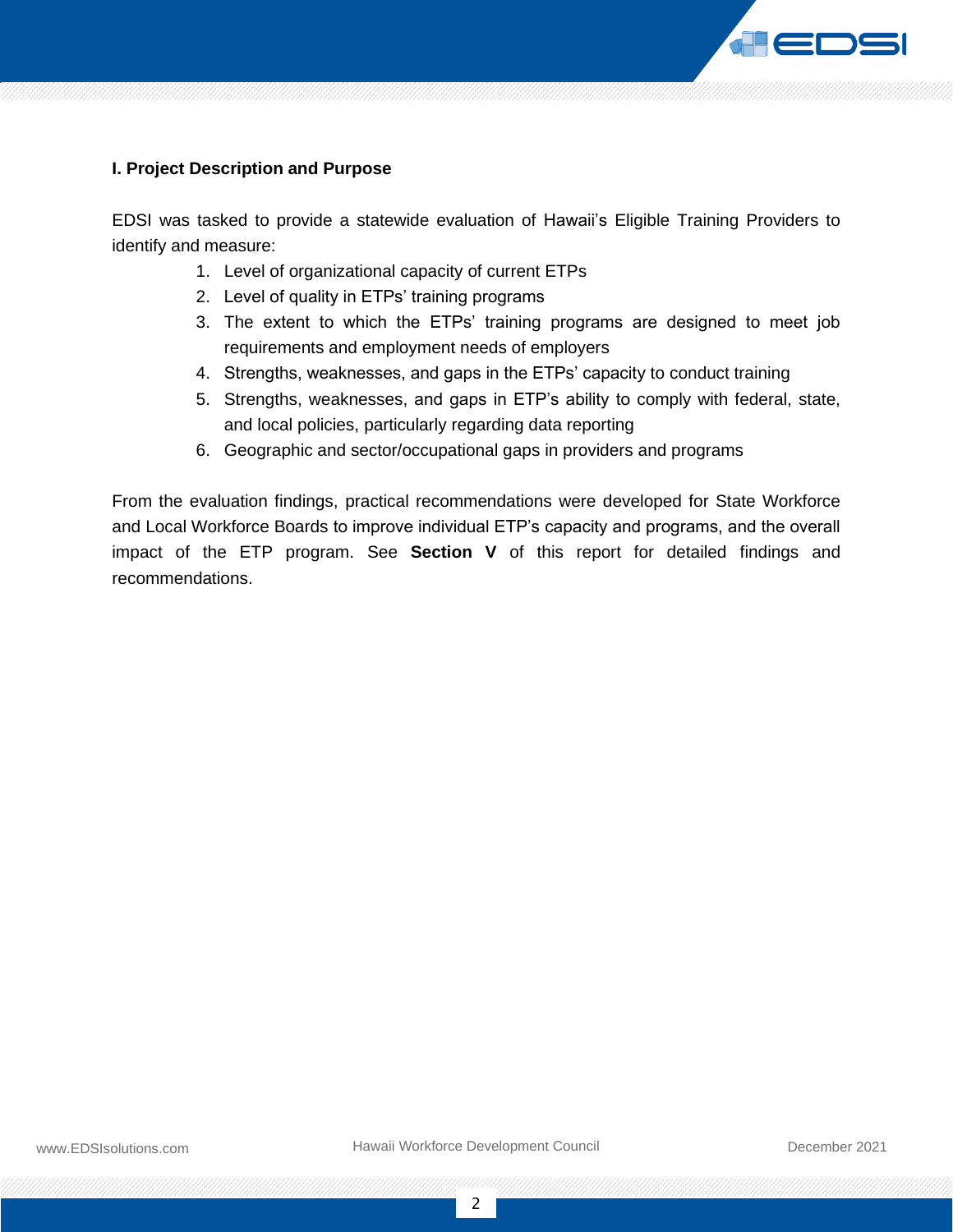

#### <span id="page-3-0"></span>**II. Research Process, Activities and Timeline**

The evaluation process began in July 2021 with preparatory review, analysis and discussion of Hawaii Labor and Education market data from EMSI, and documents provided by State Workforce including current state training policies, the Statewide WIOA plan, and data reporting instruction documents. A kickoff meeting was held to discuss the proposed workplan, methods, project goals and process.

Initial meetings were held with the directors of each of three local workforce areas to understand local goals, policies, processes, and priorities. These meetings also served to facilitate introductions of the EDSI team to key contacts for the Eligible Training Providers in each area. Over the course of July to October, individual meetings were completed with the 23 currently active ETPs. The providers and initial interview dates are listed below:

|                                                             |                      | Provider              |
|-------------------------------------------------------------|----------------------|-----------------------|
| <b>Provider Name</b>                                        | <b>LWDB Area</b>     | <b>Interview Held</b> |
| 808 CDL                                                     | Hawaii County        | 7/22/2021             |
| Hawaii Community College                                    | Hawaii County        | 8/30/2021             |
| Hawaii Institute of Healthcare & Training Services          | Hawaii County        | 7/22/2021             |
| <b>Island CPR</b>                                           | Hawaii County        | 8/11/2021             |
| Mid Pacific Medical Training Institute, LLC                 | <b>Hawaii County</b> | 9/22/2021             |
| Medcerts LLC                                                | Hawaii               |                       |
|                                                             | Oahu/Maui            | 7/16/2021             |
| Honolulu Community College                                  | Oahu                 |                       |
| Honolulu Community College - Pacific Center for Advanced    |                      |                       |
| <b>Technology Training</b>                                  | Oahu                 |                       |
| Honolulu Community College - Office of Continuing Education | Oahu                 | 9/24/2021             |
| Kapiolani Community College                                 | Oahu                 | 8/19/2021             |
| Applied Computer Training & Technology                      | Oahu                 | 9/17/2021             |
| Leeward Community College, OCEWD                            | Oahu                 |                       |
| <b>Leeward Community College</b>                            | Oahu                 | 8/19/2021             |
| <b>Windward Community College</b>                           | Oahu                 | 8/24/2021             |
| Waipahu Community School for Adults:                        | Oahu                 | 8/10/2021             |
| National Institute for Medical Assistant Advancement        | Oahu                 | 8/18/2021             |
| Hotel and Restaurant Industry Employment and Training       |                      |                       |
| Trust (HARIETT) (at Kapiolani Community College, Culinary   |                      |                       |
| Institute of the Pacific)                                   | Oahu                 | 9/9/2021              |
| University of Hawaii at Manoa (Department of Human          | Oahu                 | 9/14/2021             |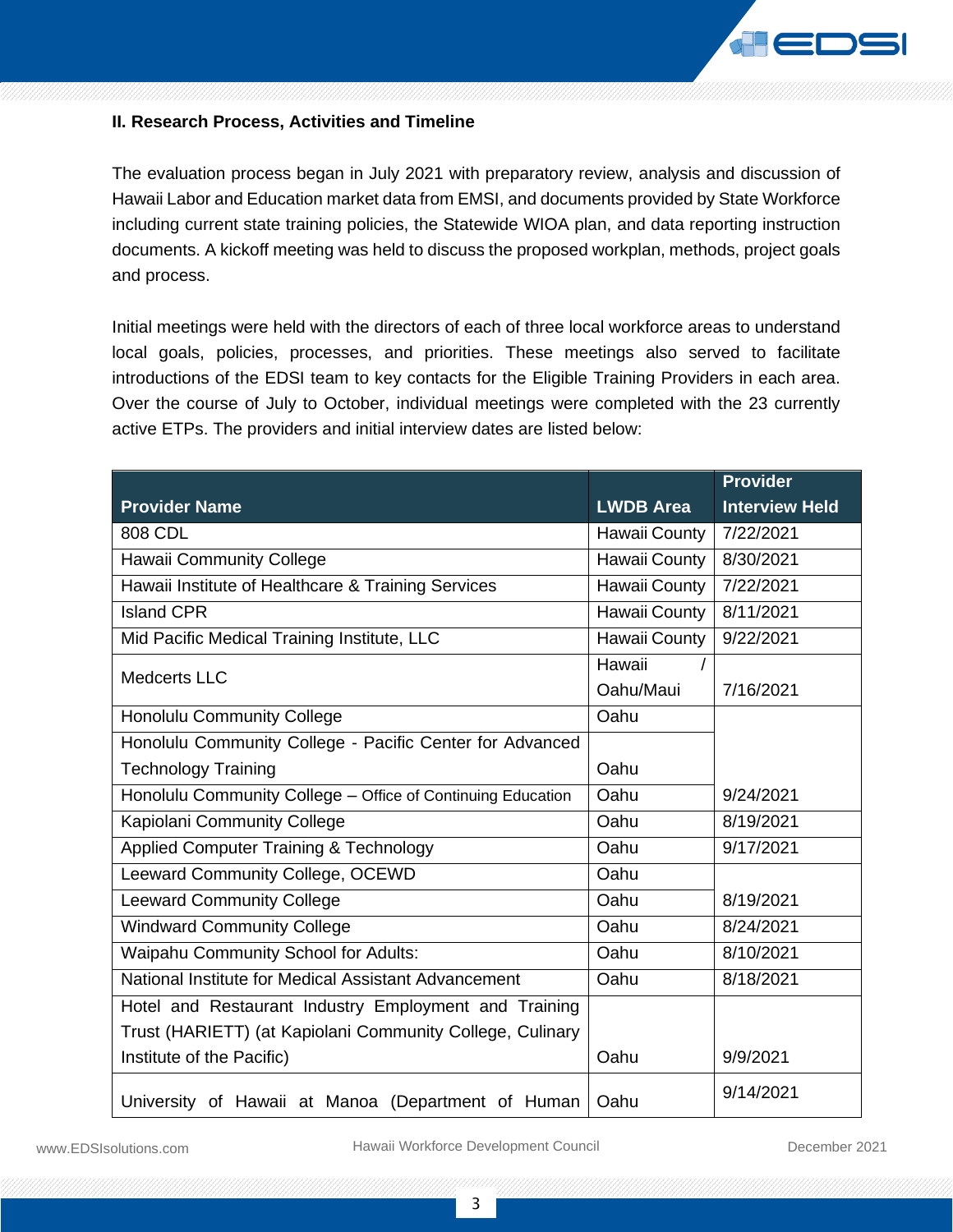

|                                        |                  | <b>Provider</b>       |
|----------------------------------------|------------------|-----------------------|
| <b>Provider Name</b>                   | <b>LWDB Area</b> | <b>Interview Held</b> |
| Nutrition, Food and Animal Sciences)   |                  |                       |
| Hawaii Medical College                 | Oahu             | 9/8/2021              |
| Hawaii Dental Assisting Academy        | Oahu             | 9/28/2021             |
| University of Hawaii Maui College      | Maui             | 9/23/2021             |
| University of Hawaii Maui College ELWD | Maui             | 9/21/2021             |
| University of Hawaii - West Oahu       | Maui             | 10/15/2021            |

Prior to beginning the provider interviews, a rubric was developed to identify providers' current capacity in several areas. These included:

- 1. Program Expansion Capacity Providers were asked to what extent there is capacity for additional WIOA enrollment in currently approved programs, and to what extent there replans, capacity, or desire for additional courses of study to be developed or approved.
- 2. Data Reporting Capacity Each provider was asked their understanding of reporting requirements and past experience with complying with reporting requirements and/or their assessment of their capacity and ability to report the required data accurately and on time, or if more support or instruction is needed to meet the requirements.
- 3. Program Design and Delivery The interview and follow up review of provided material evaluated current programs in several areas. In one case the evaluation also included a full class observation (CCNA 3 Enterprise Networking, Security, and Automation course, offered by Honolulu Community College Pacific Center for Advanced Employment and Training via distance learning). For providers with large numbers of approved programs, only selected representative programs were reviewed in detail. Categories of program design and delivery reviewed included:
	- Instructional Design
	- Instructional Materials
	- Assessments and Assignments
	- Credentials and Connections to Employer Needs
	- Course Validation, Evaluation and Revision Processes
	- Instructor Qualifications
	- Distance learning Structure and Capacity

After the initial interviews, providers shared supplementary material and other information from programs to allow for completion of the evaluation. EDSI also used and evaluated publicly facing documentation about providers, programs, credentials, and accreditation where available. Credentials were reviewed for acceptance and interest by employers and connections to job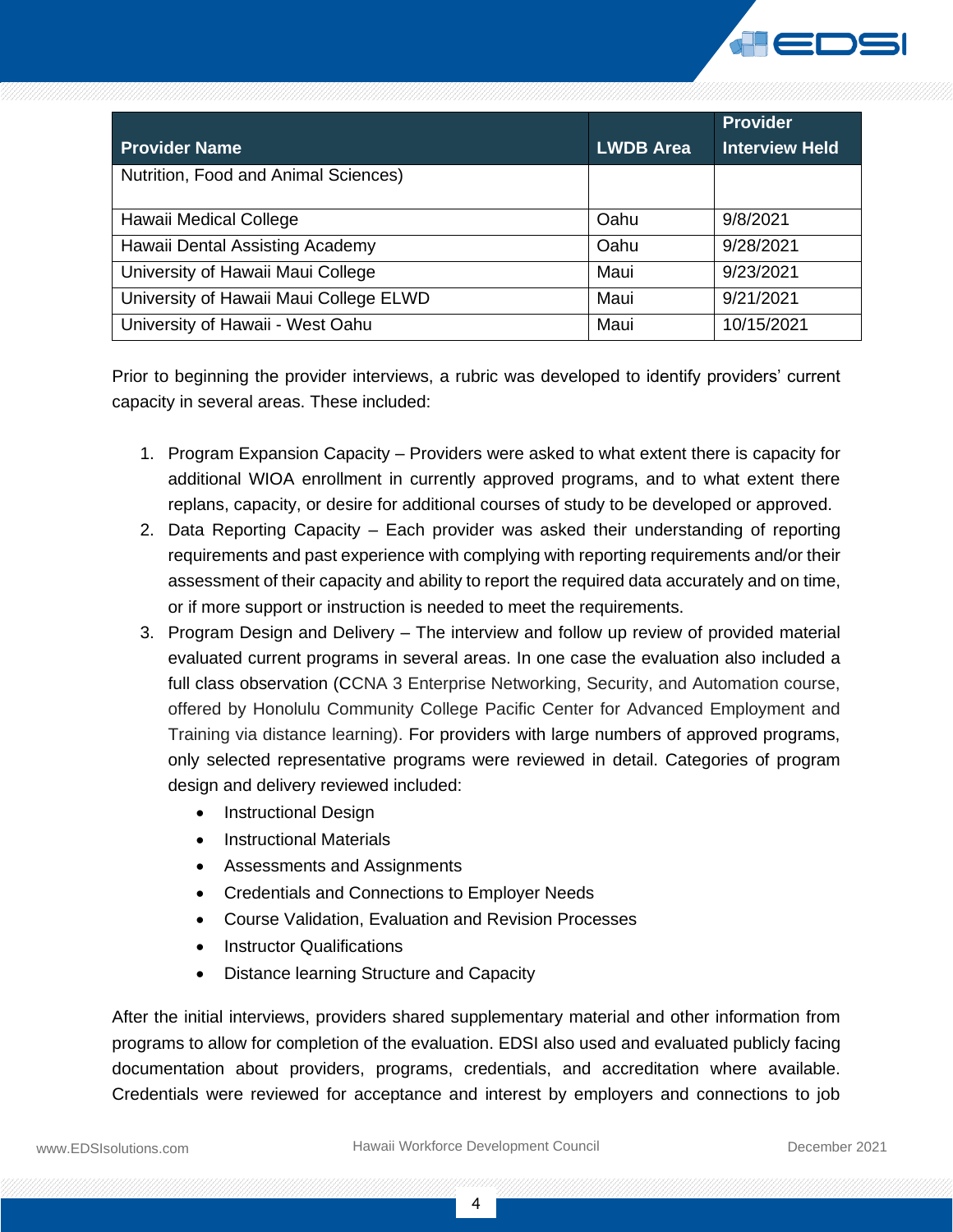

opportunities.

Provider interviews also included discussion of the provider's assessment and experience with the ETP application process, the process of making or receiving student referrals, and relationships with the local job centers and Local Workforce Board. Finally, the interviews covered a broad subjective assessment from the ETPs perspective on the value of being on the ETP list, the successes and challenges of the program, and ideas to improve overall quality. Attempts were made to determine job placement rates and wage data of trainees completing ETP programs, but the data was often limited and inconsistent.

Parallel to the outreach and engagement with the ETPs, a review of current Labor Market and Education data was conducted. This analysis provides context to assess gaps in coverage of the current ETP list against local demand and educational supply outside of the list. Redacted enrollment reports (including both WIOA and non-WIOA enrollees) from Program Years 2018 and 2019 were also reviewed, although this was limited as some reporting waivers were in place and the majority of providers did not report. At the time of the analysis PY 2020 (Year ending 6/30/2021) enrollment data were not available.

As the evaluation process continued, key themes of the current state of ETPs and the overall program emerged. Preliminary results were presented to the WDC Performance Measures and Accountability committee on October 25, 2021. This report expands on those findings.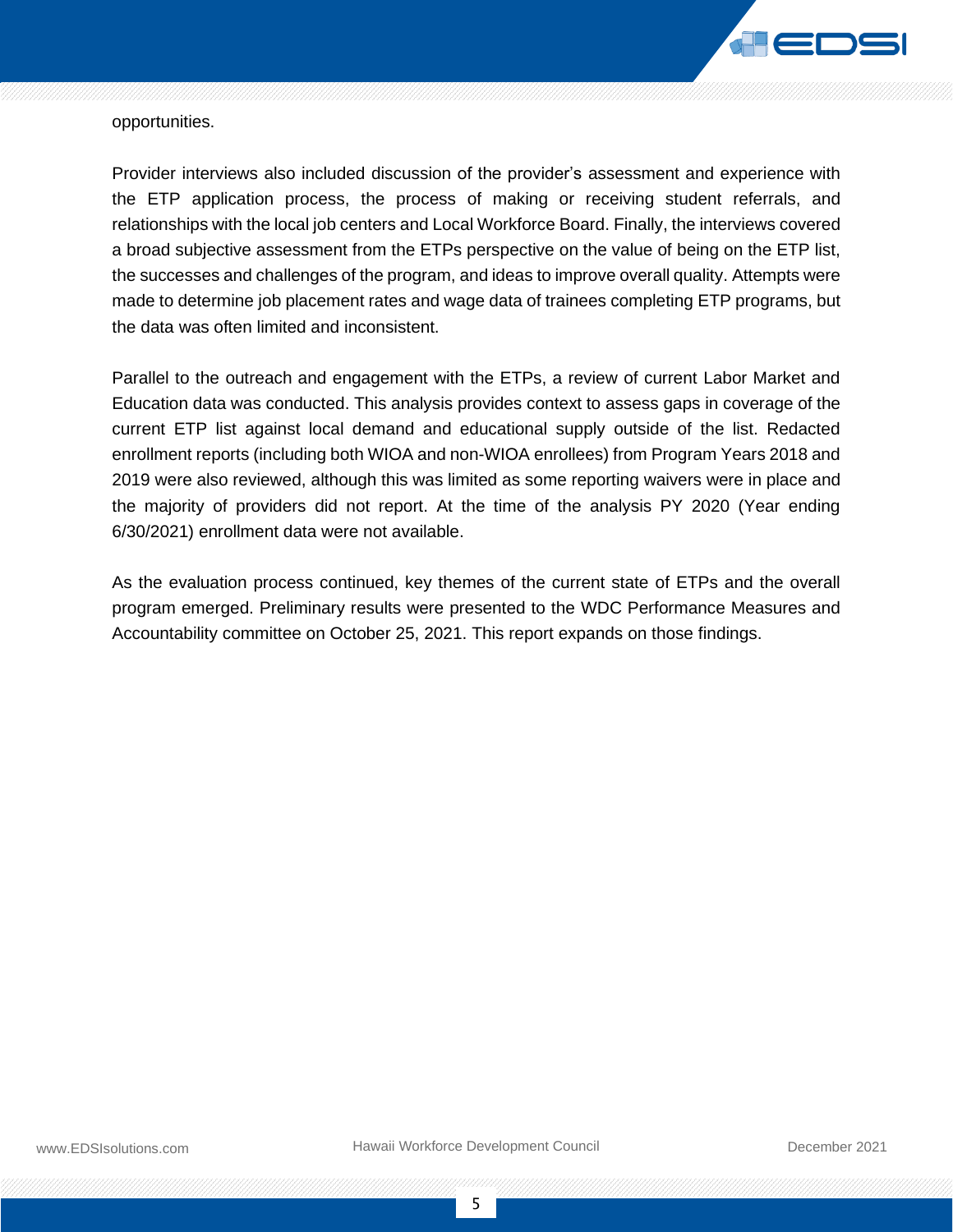

#### <span id="page-6-0"></span>**III. Summary of Current State of Eligible Training Provider/Program List**

At the beginning of the analysis the May 2021 ETPL list was examined, which included 23 providers and 187 programs. As of October 2021, the State ETPL consists of 23 providers and 203 programs (an 8.5% increase in available programs during the course of this analysis). The 23 providers include 12 that are part of the University of Hawaii systems and 11 independent, private or non-profit providers. Data provided in this section refers to the state of the ETP list in October unless noted otherwise.

#### **Manufacturing, or Skilled**  Manufacturing, or Skilled nformation Technology **Information Technology Hospitality / Culinary** Hospitality / Culinary **Total Programs Total Programs** of Providers **Construction, # of Providers** Construction, **Healthcare All Other Trade sLocal Workforce Area** st. **0ahu 15** 167 65 28 5 25 182 Hawaii County **7 7** 11 32 1 1 1 3 48 Maui **4** 11 28 2 2 8 **50** Kauai **0** 0 0 0 0 0 **0 Statewide\* 23 55 75 30 6 37 203**

#### *Programs by Workforce Area and Industry Sector*

*\* The statewide totals eliminate the double counting of some providers and programs that are eligible in multiple workforce areas.*

As expected by population and resources, the Oahu Workforce Area has by far the most total providers and programs. While Hawaii County and Maui also had a significant number of programs, the large majority of these are from a single provider, Medcerts, whose programs are all approved for Oahu, Maui and Hawaii County. At the time of this analysis, Kauai's single provider, Kauai Community College, had expired eligibility for all of its previous programs and so had no official representation on the ETP list.

By industry sector, Healthcare (75 programs, 37% of total) had the most programs, followed by Information Technology (55 programs, 27% of total). Construction, Skilled Trades and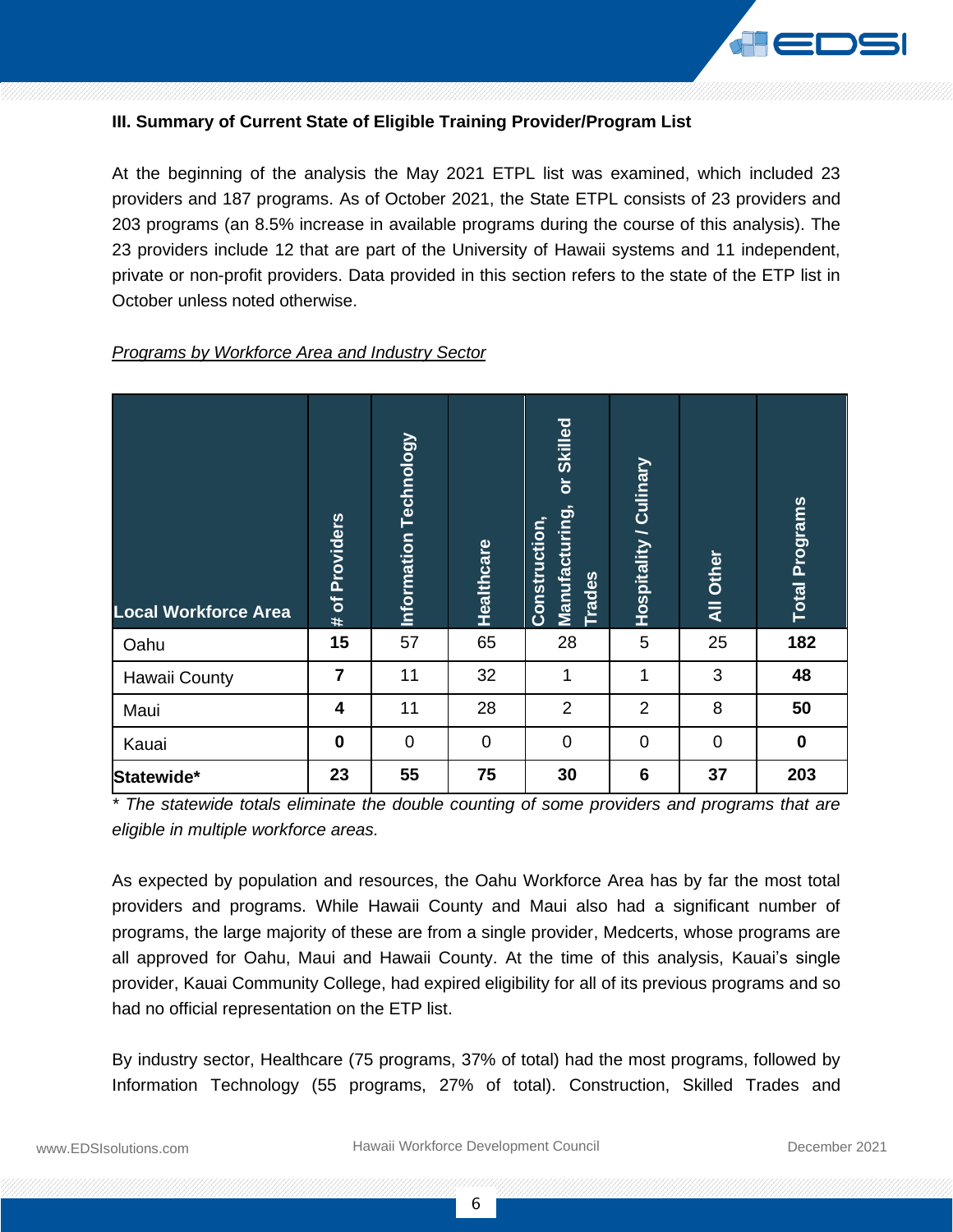

Manufacturing had 30 total programs. Hospitality and Culinary focused training included only six programs statewide, a small number given the prominence of tourism and hospitality in Hawaii. The 30 other programs (15% of total) included a wide variety of programs and sectors, including retail, general business training, customer services, natural sciences, security guard licensing, and Commercial Driver's License (CDL) training.

#### *Programs by Training Length; Degree vs Certificate Credential Type:*

The length of available programs vary significantly as shown in the chart below. Among nondegree programs the most common length fell in the 7-12 week range. The 59 programs that are over one year include all of the 50 degree granting programs offered. Three quarters of programs offered lead to a certificate or similar credential, one quarter are degree programs. Of the degree programs 47 are Associates degrees, three are Bachelor's degrees. Most credential programs, especially those in Information Technology and Healthcare led to an opportunity to take an external, 3<sup>rd</sup> party industry recognized certification exam. Programs and providers differed on if these exams were completed before the end of the training program or afterwards.



While the majority of offered programs (118 of 203; 58%) are longer than 13 weeks, it seems likely that WIOA enrollments are concentrated among the shorter programs, although the lack of complete enrollment data in recent years makes the extent of this unclear. In EDSI's experience, WIOA eligible participants will have the most interest in training that can lead to a clear credential and job opportunity relatively quickly. While longer programs may have greater potential for higher wages and establishing a career pathway, the practical barriers to a long period of training without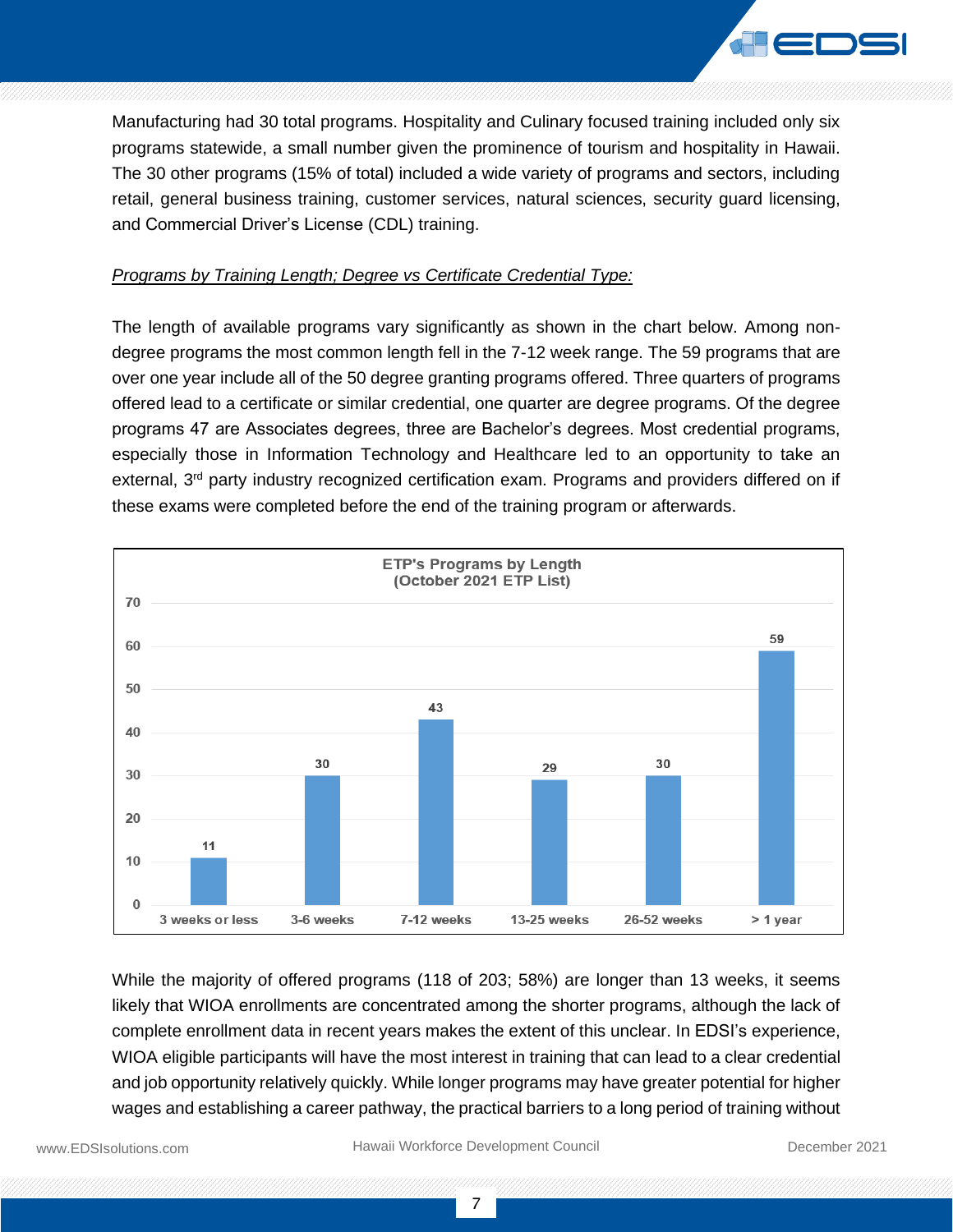

concurrent employment make them difficult for many WIOA participants to commit to or complete. A balance of program length offerings is important to the overall success of the ETP program.

#### *Programs by Delivery Method:*

Nearly half of the current programs are offered primarily by distance learning, including many providers and programs who transitioned to or expanded offerings in this method due to the COVID-19 pandemic. As discussed in more detail in the recommendations section, distance learning can provide much needed flexibility and options for WIOA participants on the smaller islands and more isolated areas throughout the state, however distance learning comes with challenges of ensuring consistent quality, and many subject areas will always require significant in-person components for a truly successful training. Detailed study of comparative employment outcomes of similar credentials earned through distance and in-person methods are warranted.

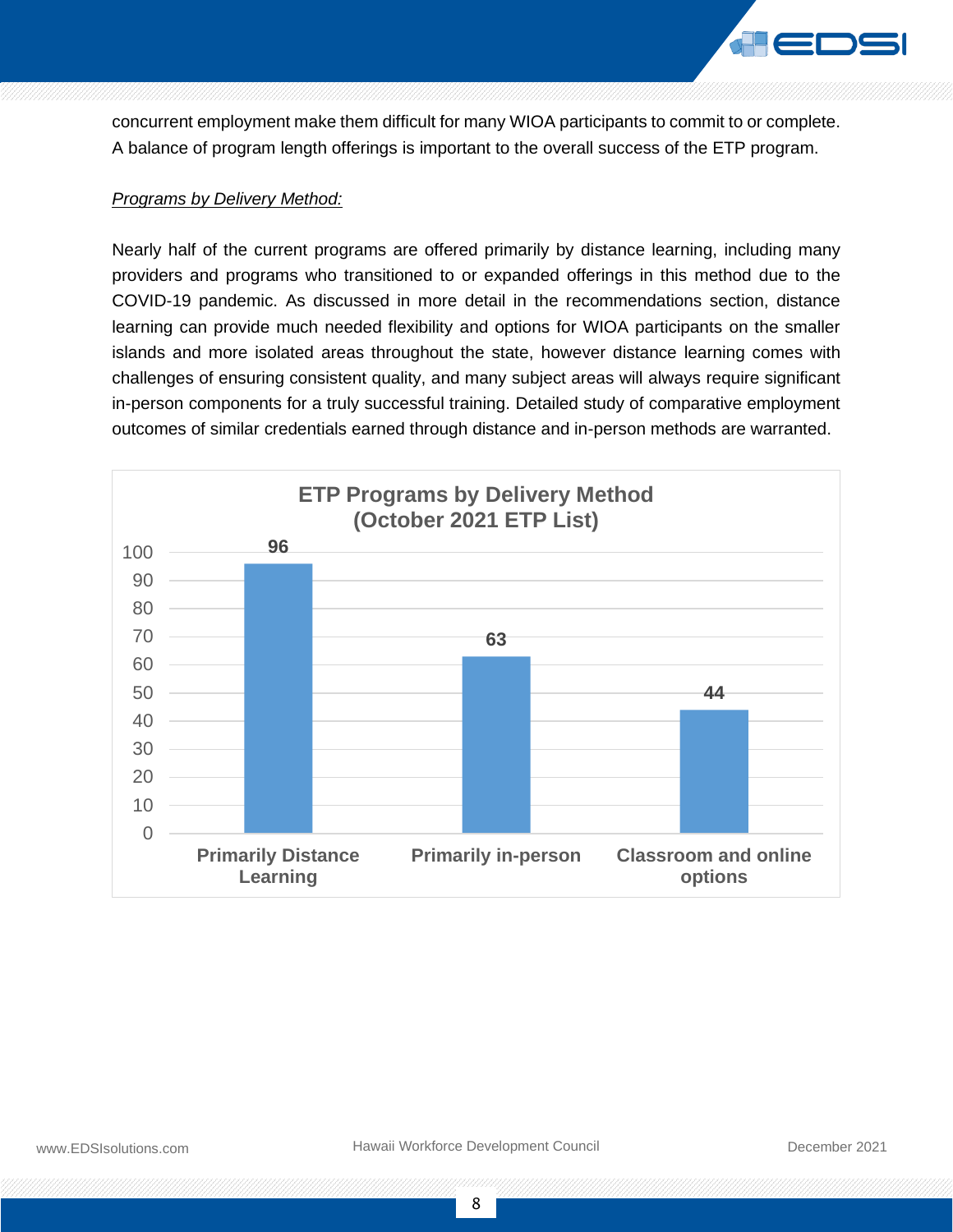

# <span id="page-9-0"></span>**IV. ETP Evaluation Rubric and Provider Summaries by County**

#### <span id="page-9-1"></span>**A. Evaluation Rubric**

The evaluation rubric that guided EDSI's discussions with ETPs and review of programs and materials included two main categories: 1) Organizational capacity and 2) Program quality, design and delivery. The blank rubric is included here, completed rubrics for each provider are included as an Appendix to this report.

| <b>Provider:</b>                      |  |
|---------------------------------------|--|
| Date of Review:                       |  |
| <b>Provider</b><br><b>Background:</b> |  |

#### **Currently Approved Programs:**

| <b>Name</b>     | Format | Hours   Credential |
|-----------------|--------|--------------------|
| Program 1       |        |                    |
| Program 2       |        |                    |
| Program 3, etc. |        |                    |

#### **Data Reporting Capacity:**

| <b>Understanding of</b><br>reporting requirements                    |  |
|----------------------------------------------------------------------|--|
| <b>Compliance with</b><br>reporting requirements<br>/ support needed |  |

## **Program Expansion Capacity:**

| <b>Capacity for additional</b><br><b>WIOA in current</b><br>programs |  |
|----------------------------------------------------------------------|--|
| <b>Plans/capacity for</b>                                            |  |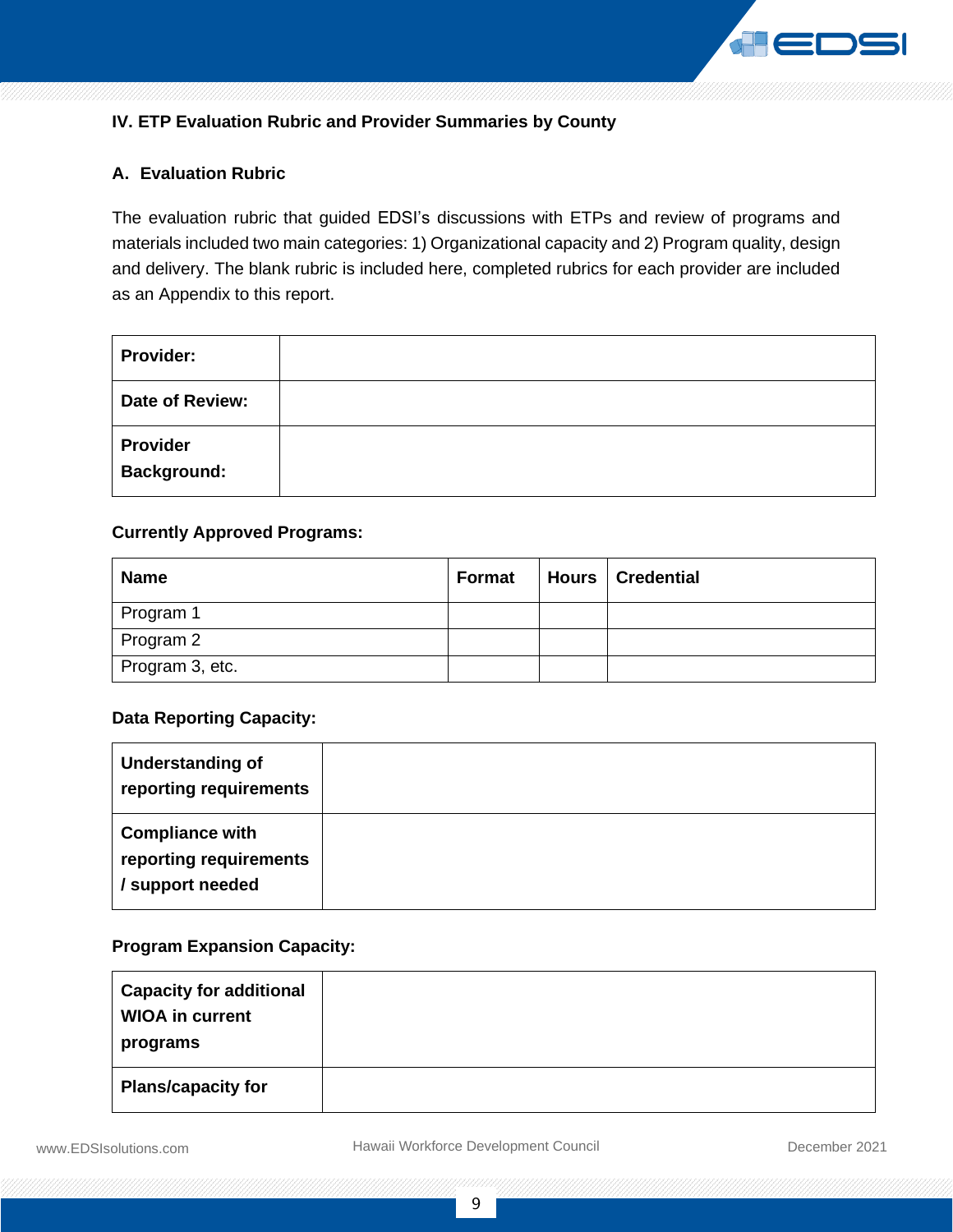

| additional courses of |
|-----------------------|
| study                 |

# **Program Design and Delivery:**

| <b>Evaluation Category</b>                                                    | <program name=""></program> |
|-------------------------------------------------------------------------------|-----------------------------|
| <b>Instructional Design</b>                                                   |                             |
| The course organization and design is clear, coherent, and presented in a     | Yes / No / $n/a$ /          |
| developmentally appropriate way. Concepts and skills build logically and      | unknown for each            |
| purposefully throughout the course, with transitions to support development   | rubric item                 |
| and understanding from skill to skill.                                        |                             |
| The course design purposefully integrates "soft" employment skills along with |                             |
| the hard skill content                                                        |                             |
| The texts are at appropriate reading levels and offer supports for readers at |                             |
| lower levels.                                                                 |                             |
| The course uses active learning strategies to engage students and foster      |                             |
| deep understanding and a multi-modal approach to learning by facilitating     |                             |
| content in a variety of methods.                                              |                             |
| <b>Instructional Materials</b>                                                |                             |
| The course includes detailed lesson plans and facilitation notes.             |                             |
| All instructional materials are accurate, complete, and current.              |                             |
| Learning objectives are clearly matched to industry standards and employer    |                             |
| needs and align with end-of-course assessments.                               |                             |
| Supplementary materials for enrichment and remedial activities are provided,  |                             |
| including activities and assignments that students can complete outside of    |                             |
| the classroom.                                                                |                             |
| <b>Assessments and Assignments</b>                                            |                             |
| Assignments and assessments are challenging, appropriate, and align to        |                             |
| learning objectives, and mimic job functions and industry relevant tasks.     |                             |
| The course employs multiple methods to assess student performance and         |                             |
| inform instructional practice.                                                |                             |
| There is a test bank of valid and reliable assessment items                   |                             |
| Hands-on activities are included to enhance student understanding.            |                             |
| The course provides opportunities for students to track their progress in     |                             |
| meeting learning objectives.                                                  |                             |
| <b>Course Validation Evaluation and Revision</b>                              |                             |
| The course is accredited by a recognized accreditation agency.                |                             |
| The course has been validated and vetted by local industry partnerships,      |                             |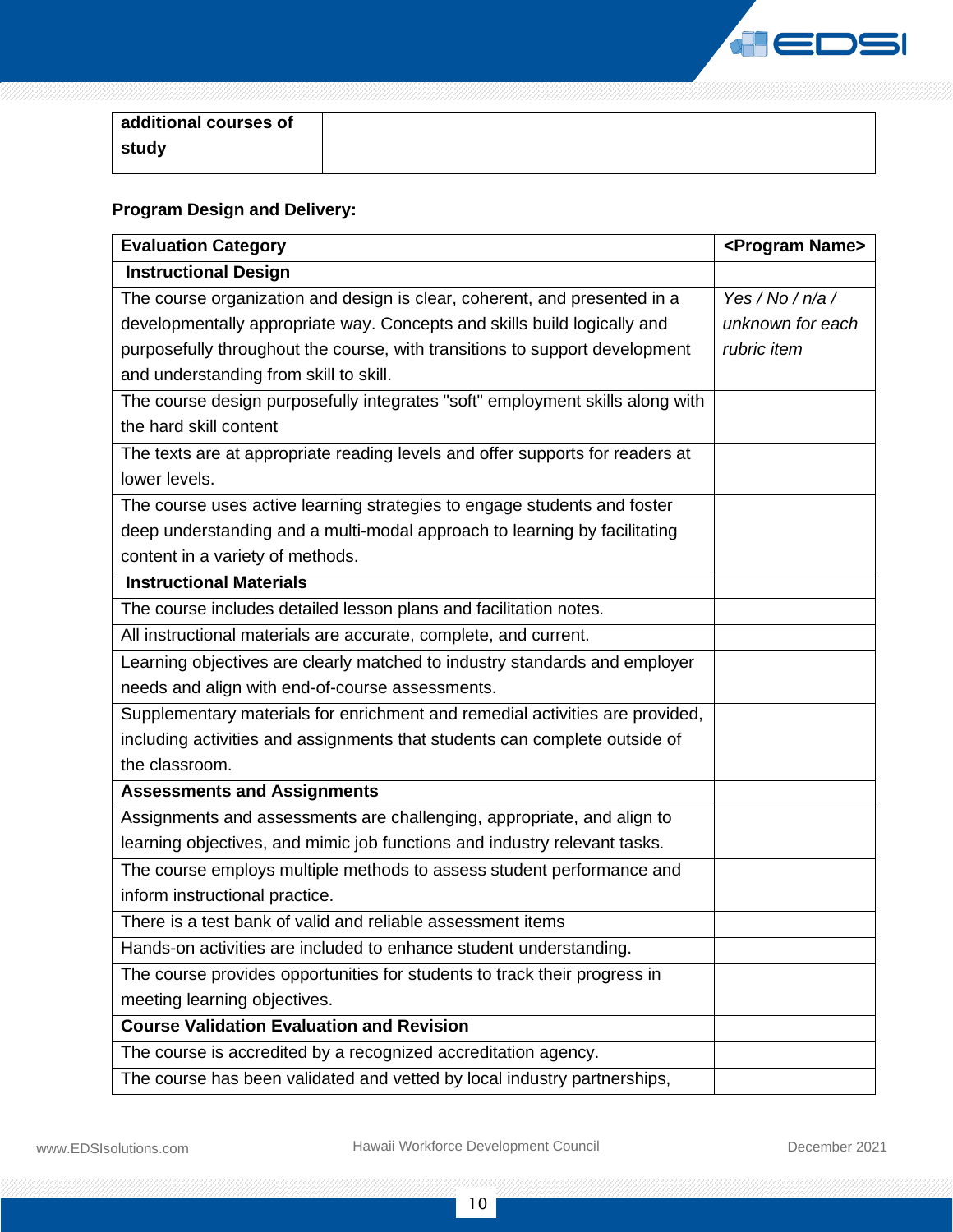

| <b>Evaluation Category</b>                                                   | <program name=""></program> |
|------------------------------------------------------------------------------|-----------------------------|
| employers, or professional organizations.                                    |                             |
| The provider conducts ongoing internal evaluations to evaluate the accuracy  |                             |
| and quality of the curriculum.                                               |                             |
| Instructors are qualified by either receiving extensive training and/or have |                             |
| practical experience in the field of study.                                  |                             |
| There is a process in place to seek feedback from students on the quality of |                             |
| program and instruction                                                      |                             |
| There is a process in place to update course materials and lesson plans in   |                             |
| response to changing credential or industry requirements                     |                             |
| <b>Distance Learning (if applicable)</b>                                     |                             |
| Students are provided a course orientation, an introduction to the online    |                             |
| learning technologies, and resources to support successful online            |                             |
| engagement.                                                                  |                             |
| The course provides a high degree of interaction between teacher and         |                             |
| student, and among students                                                  |                             |
| Clear standards for instructor availability are communicated to the student, |                             |
| including office hours, response to questions, etc.                          |                             |
| Instructors and students can easily access detailed course progress and      |                             |
| learning data.                                                               |                             |
| Curriculum uses the features and functions of the LMS to create dynamic      |                             |
| and interactive learning experiences.                                        |                             |

## **Key Points / Evaluation Summary:**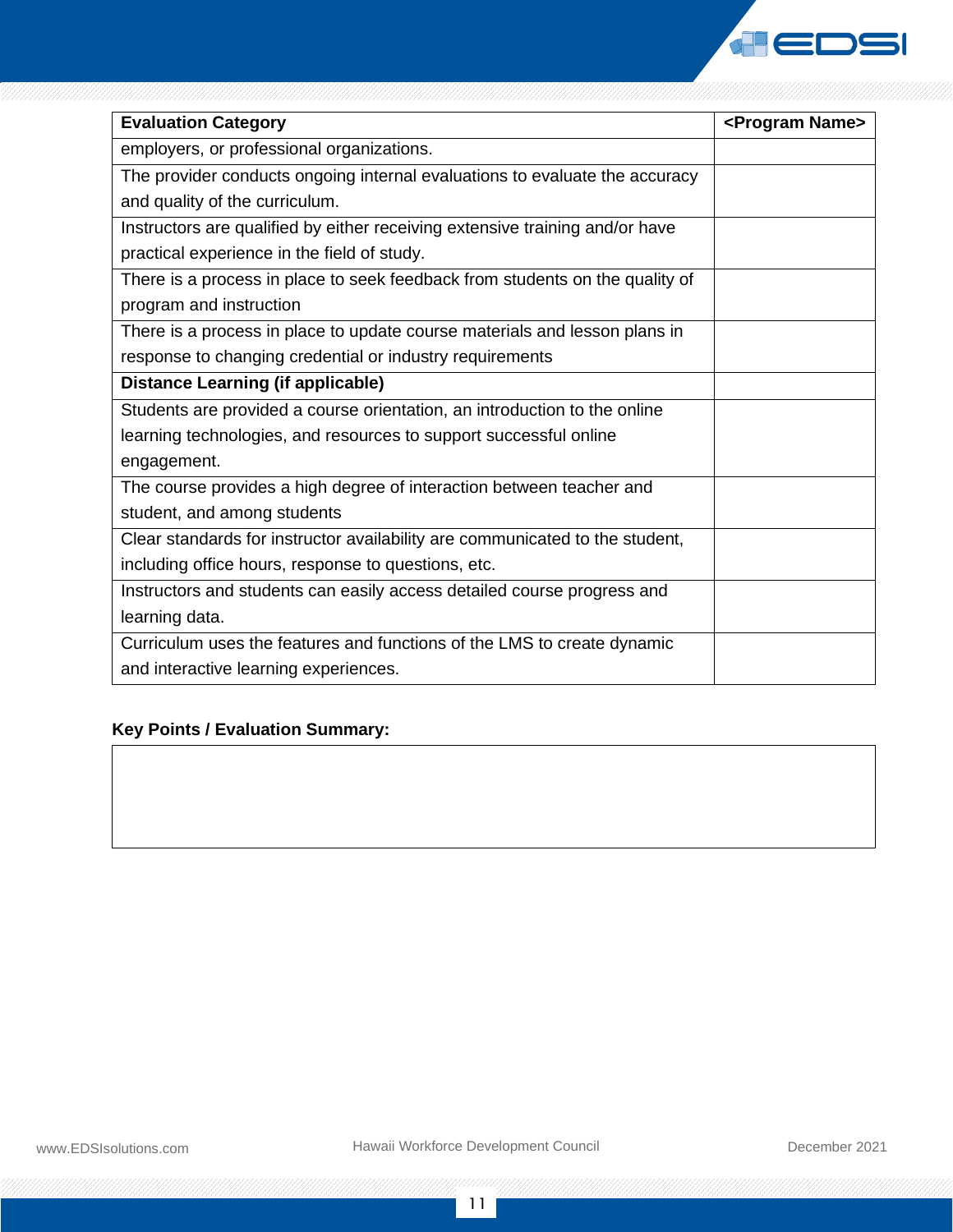

# <span id="page-12-0"></span>**B. Oahu Providers Summary**

| Oahu Workforce Area ETP Providers, October 2021                                           |                                           |            |                                               |                               |                |                       |                             |                                  |                |                                      |
|-------------------------------------------------------------------------------------------|-------------------------------------------|------------|-----------------------------------------------|-------------------------------|----------------|-----------------------|-----------------------------|----------------------------------|----------------|--------------------------------------|
|                                                                                           | <b>Current Programs / Sectors Covered</b> |            |                                               |                               |                |                       |                             | <b>Credential</b><br><b>Type</b> |                | <b>Reported</b><br><b>Enrollment</b> |
| <b>Provider</b>                                                                           | nformation<br><u> Fechnology</u>          | Healthcare | or Skilled<br>Manufacturing,<br>Construction, | <b>Hospitality / Culinary</b> | All Other      | <b>Total Programs</b> | <b>Certificate Programs</b> | <b>Programs</b><br>Degree I      | PY2019 WIOA    | PY2019 Non-WIOA                      |
| <b>Applied Computer Training &amp;</b><br>Technology                                      | 18                                        |            |                                               |                               | $\overline{2}$ | 20                    | 20                          | $\pmb{0}$                        | 442            | 162                                  |
| Hawaii Dental Assisting<br>Academy                                                        | --                                        | 1          | --                                            |                               | --             | 1                     | 1                           | 0                                | n/a            | n/a                                  |
| Hawaii Medical College                                                                    | --                                        | 5          | --                                            | --                            | --             | 5                     | 5                           | $\mathbf 0$                      | 3              | 503                                  |
| <b>Hotel and Restaurant Industry</b><br><b>Employment and Training Trust</b><br>(HARIETT) | --                                        |            | --                                            | 1                             | $-$            | 1                     | 1                           | 0                                | $\overline{0}$ | 10                                   |
| <b>Medcerts LLC</b>                                                                       | 11                                        | 25         | 1                                             | $-$                           | $-$            | 37                    | 37                          | 0                                | 407            | 611                                  |
| National Institute for Medical<br><b>Assistant Advancement</b>                            | --                                        | 1          | --                                            | --                            | --             | 1                     | 1                           | 0                                | 5              | 83                                   |
| Waipahu Community School for<br><b>Adults</b>                                             | --                                        |            | --                                            | --                            | 3              | 3                     | 3                           | 0                                | n/a            | n/a                                  |
| Non U of HI system Subtotal                                                               | 29                                        | 32         | 1                                             | 1                             | 3              | 68                    | 68                          | $\mathbf 0$                      | 857            | 1360                                 |
| Honolulu Community College -<br><b>Office of Continuing Education</b>                     | --                                        |            | 1                                             |                               |                | 1                     | 1                           | 0                                | n/a            | n/a                                  |
| Honolulu Community College -<br>Pacific Center for Adv Tech                               |                                           |            |                                               |                               |                |                       |                             |                                  |                |                                      |
| Training                                                                                  | 22                                        |            | --                                            | --                            | $- -$          | 22                    | 22                          | 0                                | n/a            | n/a                                  |
| <b>Honolulu Community College</b>                                                         | 3                                         |            | 19                                            | --                            | $\overline{7}$ | 29                    | 13                          | 16                               | n/a            | n/a                                  |
| Kapiolani Community College                                                               | 1                                         | 20         | $\overline{\phantom{a}}$                      | $\overline{2}$                | 1              | 23                    | 14                          | 9                                | n/a            | n/a                                  |
| Leeward Community College,<br><b>OCEWD</b>                                                | --                                        | 8          | $\,6$                                         | --                            | $\mathfrak{B}$ | 17                    | 17                          | 0                                | n/a            | n/a                                  |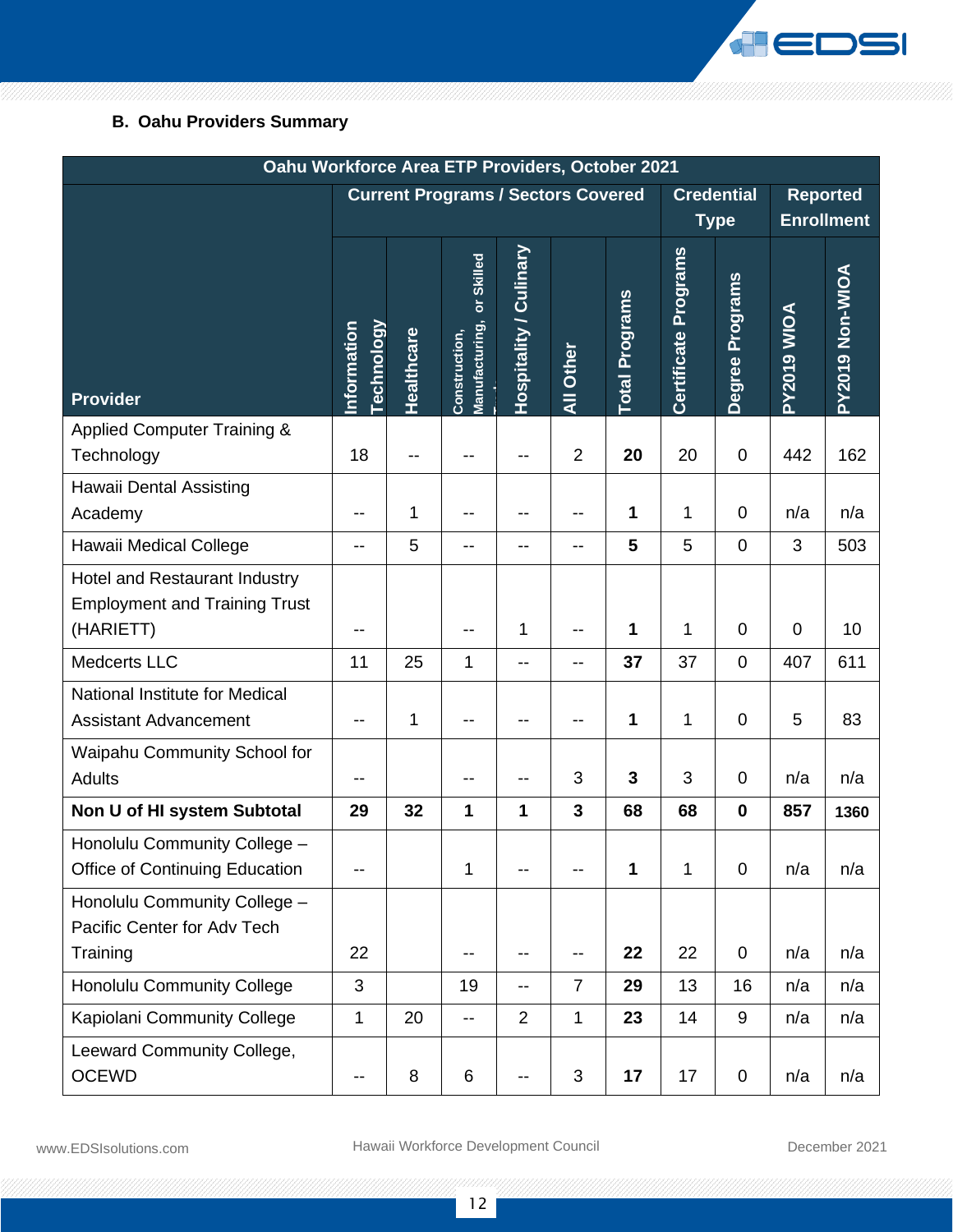

| Oahu Workforce Area ETP Providers, October 2021 |    |    |    |   |    |     |     |    |     |      |
|-------------------------------------------------|----|----|----|---|----|-----|-----|----|-----|------|
| <b>Leeward Community College</b>                |    |    | 2  | 2 |    | 13  | 2   | 11 | n/a | n/a  |
| University of Hawaii at Manoa                   |    |    |    |   |    |     |     | 0  | n/a | n/a  |
| <b>Windward Community College</b>               |    | 3  |    |   |    | 8   | 5   | 3  | n/a | n/a  |
| U of HI system Subtotal                         | 28 | 33 | 27 |   | 22 | 114 | 75  | 39 | n/a | n/a  |
| Local Total                                     | 57 | 65 | 28 | 5 | 25 | 182 | 143 | 39 | 857 | 1360 |

Oahu approved Eligible Training Providers account for nearly 90% of the October 2021 programs on the ETPL. Two thirds of programs are in healthcare or information technology. There are significant opportunities in construction, manufacturing, and skilled trades, primarily through Honolulu Community College. The programs in other industries include About 80% of programs lead to a certificate level credential. There is significant collaboration between the community colleges on the island, with each community college having an area of specialty. There may be opportunities for the Oahu colleges to offer distance learning opportunities to participants on other islands. Currently one of Leeward Community College's programs is approved for the Maui workforce area.

#### *Applied Computer Training and Technology*

ACT&T offers 18 Information Technology Programs. These courses range from 2-12 weeks in length and 40-240 hours of instruction. A completion certificate is granted at the end of the course and students are scheduled for a post-training certification exam. The  $3<sup>rd</sup>$  party certifications include a variety of widely industry recognized credentials from Cisco, CompTIA, and Microsoft. All Information Technology classes are offered primarily in person. Two additional courses focus on Customer Service and Sales skills with related certifications. WIOA enrollees were reported for nine different courses in PY2018 and ten in PY2019.

#### *Hawaii Dental Assisting Academy*

Hawaii Dental Assisting Academy is brand new to the ETPL, approved in August 2021 and with their first WIOA participant currently in training. Their 15 week training program is offered in person in a combined classroom and clinical environment and supported with an externship in a dental office. Students are eligible after 300 hours of work experience to take the National Entry Level Dental Assistant Board exam, though this is not a requirement for ongoing employment as a Dental Assistant in Hawaii.

#### *Hawaii Medical College*

Hawaii Medical College offers a 15-week Advanced Nurse Aide / Patient Care Technician Program, as well as longer 60-week courses in Pharmacy Technician, Medical Assistant, Medical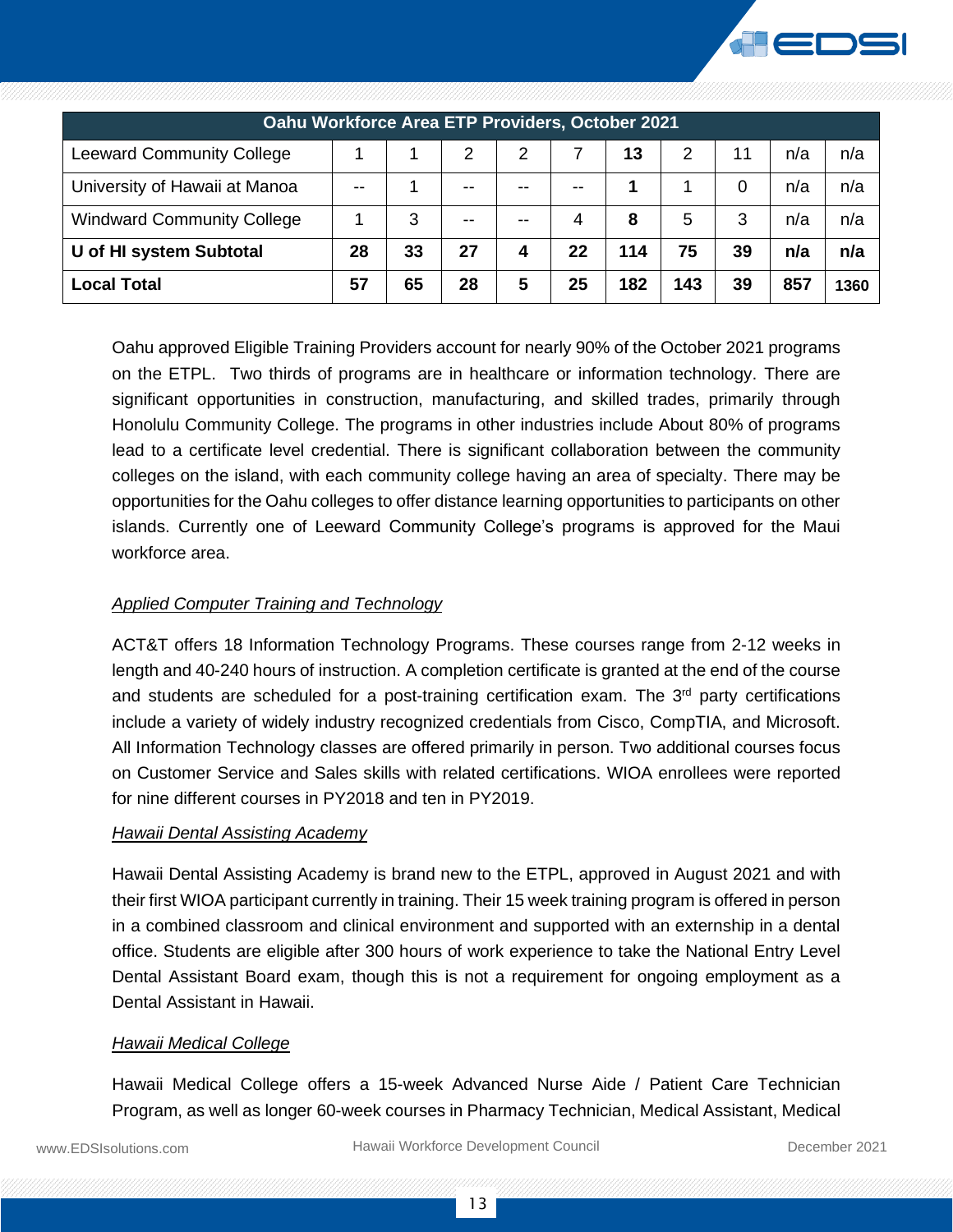

Business Administration and Healthcare Billing and Coding. Courses are offered in a hybrid inperson / distance format. External certification tests are taken at the conclusion of training. HMC reported WIOA enrollments in two courses in PY2018 and three courses in PY2019.

#### *Hotel and Restaurant Industry Employment and Training Trust (HARIETT)*

HARRIETT's approved program is a 212-hour Professional Cook Program. The program is offered at non-traditional hours and is designed for those currently working. HARIETT is a labor management partnership to benefit the members of UNITE HERE! Local 5 and signatory employers. HARIETT primarily trains employed union members, but through the ETP List can fill additional capacity with outside students.

#### *Medcerts*

Medcerts is a Michigan based provider of short-term, career oriented, e-learning training. All courses lead to a 3rd party industry recognized credential through a certification exam. Courses range from 40-576 instructional hours. While courses are offered in a fully remote format many are supplemented with externship placements, and all healthcare courses include a clinical practice component. Medcerts reported WIOA participant enrollments in 22 different programs in PY2019.

#### *National Institute for Medical Assistant Advancement (NIMAA)*

NIMMA offers a 7-month, full time (960 hours), Medical Assistant Training. The NHA exam to become a Certified Clinical Medical Assistant is completed prior to the end of the program. The course is delivered fully by distance learning, supplemented by an externship placement with a clinical facility. NIMMA enrolled four WIOA participants in PY2018 and five in PY2019.

#### *Waipahu Community School for Adults*

Waipahu Community School for Adults offers short (<40 hour), combination classroom/online programs to certify substitute teachers and education paraprofessionals. These courses are also on the ETPL for Hawaii County. An 8-hour security guard certification is also offered.

# *Honolulu Community College, (and HCC Office of Continuing Education OCE; and HCC Pacific Center for Advanced Technical Training)*

Through the Pacific Center for Advanced Technical Training, Honolulu Community College offers a wide range of short-term Information Technology trainings. The programs range from 20-40 hours of instruction offered over six to 12 weeks. All programs offer a Certificate of Professional Development, with 13 programs also offering an external certification exam opportunity. Most of the program offerings are delivered in a full distance learning model.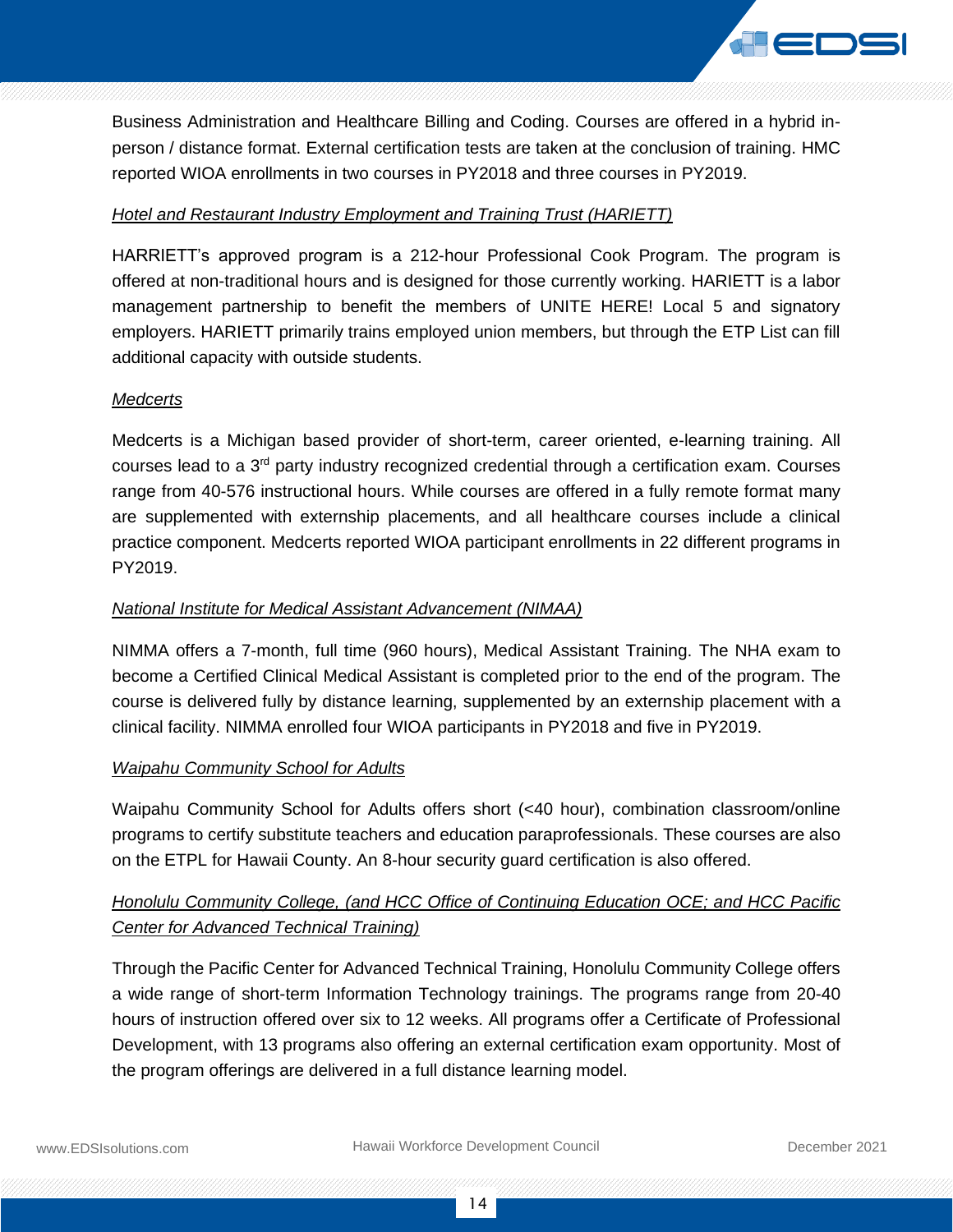

HCC's Office for Continuing Education offers a Marine Welding Technology Course.

The traditional "for credit" side of the college offers a wide range of degreed and non-degreed programs on he ETPL, primarily focused on construction and skilled trade careers. Associate Degrees are offered in 16 areas. A 400-hour Carpentry pre-apprenticeship program is offered. The 13 other non-degree programs offer "Certificates of Achievement range from 24-32 credits.

#### *Kapiolani Community College*

Kapiolani Community College's ETPL offerings are focused primarily in the Healthcare field. Courses are primarily offered in person. Nine programs offer Associate degrees. The 14 certificate programs range from 13-52 weeks and 15-41 credit hours.

#### *Leeward Community College; Leeward Community College OCEWD*

Leeward's Office of Continuing Education and Workforce Development offers a wide variety of short-term programs leading to industry credentials. Leeward's credit side ETPL programs include 11 Associate Degree offerings and two certificate programs (Special Education certification, 285 hours, and Culinary Arts, 900 hours). Leeward also offers the only CDL program on Oahu's ETPL list. One Associate Degree (Associate of Science in Management) is also available through Maui County's ETPL for distance learning courses.

#### *Windward Community College*

Windward Community College offers Associate Degrees in Natural Sciences not elsewhere appearing on the EPL. Two long term 30-32 credit hour certificate programs are offered in Agripharmatech and Veterinary Technology. A non-credit 180-hour C.N.A course is also offered.

#### *University of Hawaii at Manoa*

The Department of Human Nutrition, Food and Animal Sciences offers a 1200 hours "Individualized Supervised Practice Pathway" leading to eligibility to take the Dietician registration exam. The program is a blend of classroom and online learning with a significant component of onside training at health facilities.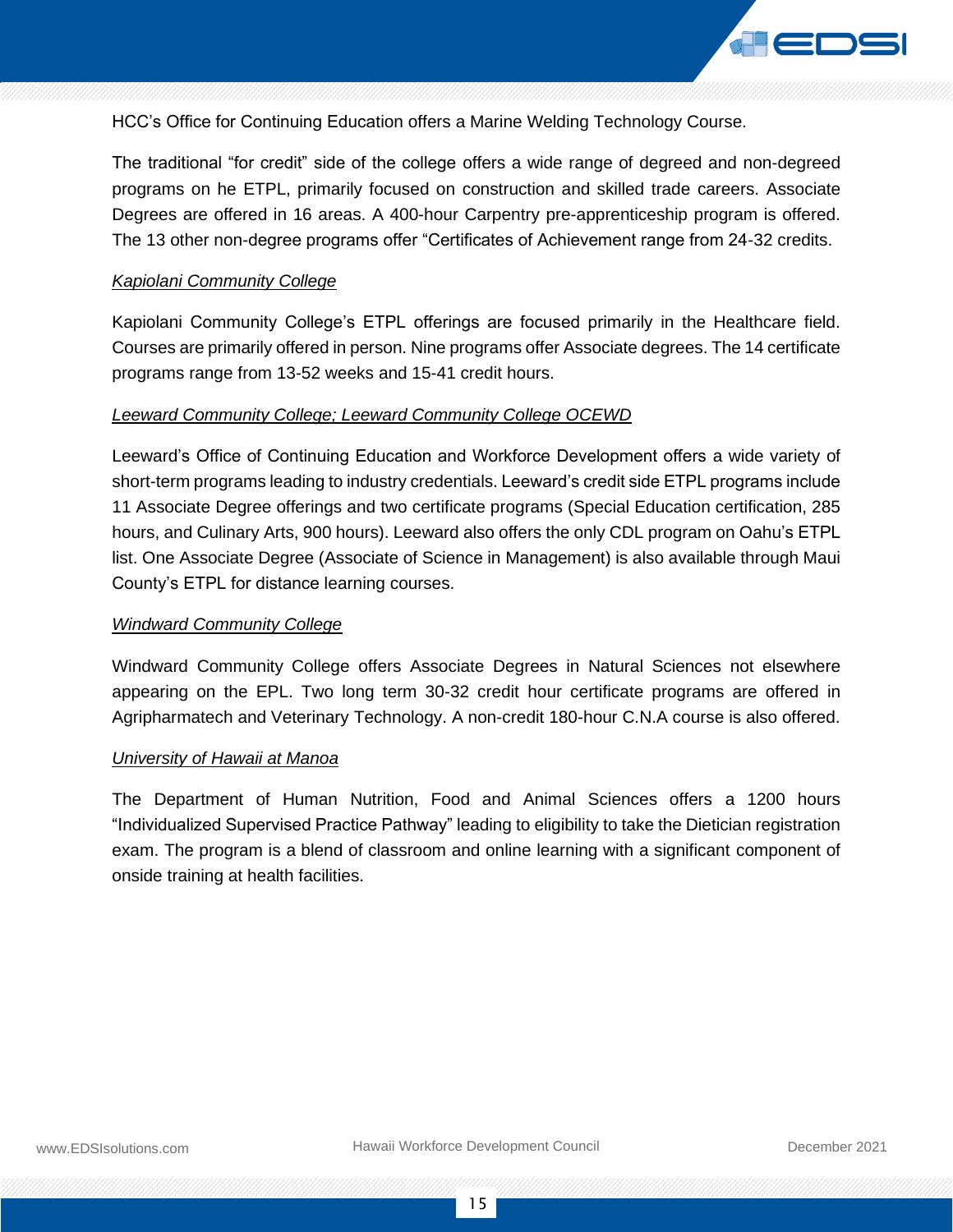

# <span id="page-16-0"></span>**C. Hawaii County Providers Summary**

| Hawaii County Workforce Area ETP Providers, October 2021 |                        |                |                                                         |                               |                          |                         |                             |                                  |             |                                      |
|----------------------------------------------------------|------------------------|----------------|---------------------------------------------------------|-------------------------------|--------------------------|-------------------------|-----------------------------|----------------------------------|-------------|--------------------------------------|
|                                                          |                        |                | <b>Current Programs / Sectors Covered</b>               |                               |                          |                         |                             | <b>Credential</b><br><b>Type</b> |             | <b>Reported</b><br><b>Enrollment</b> |
| <b>Provider</b>                                          | Information Technology | Healthcare     | Construction, Manufacturing, or<br><b>Skilled Trade</b> | <b>Hospitality / Culinary</b> | All Other                | <b>Total Programs</b>   | <b>Certificate Programs</b> | Degree Programs                  | PY2019 WIOA | PY2019 Non-WIOA                      |
| Medcerts LLC *                                           | 11                     | 25             | 1                                                       | $- -$                         | $-$                      | 37                      | 37                          | $\mathbf 0$                      | 407         | 611                                  |
| 808 CDL Services LLC                                     | --                     |                | $-$                                                     | --                            | $\mathbf{1}$             | $\mathbf 1$             | $\mathbf{1}$                | $\mathbf 0$                      | n/a         | n/a                                  |
| Mid Pacific Medical Training<br>Institute                | --                     | 3              | --                                                      | --                            | --                       | $\overline{\mathbf{3}}$ | 3                           | $\mathsf 0$                      | 22          | 28                                   |
| Hawaii Institute of Healthcare<br>and Training Services  | --                     | $\overline{2}$ | --                                                      | --                            | --                       | $\mathbf{2}$            | $\overline{2}$              | 0                                | 36          | 39                                   |
| <b>Island CPR</b>                                        | --                     | $\overline{2}$ | $-$                                                     | --                            | $\overline{\phantom{a}}$ | $\overline{2}$          | $\overline{2}$              | $\overline{0}$                   | n/a         | n/a                                  |
| Waipahu Community School for<br>Adults**                 | --                     |                | --                                                      | --                            | $\overline{2}$           | $\overline{2}$          | $\overline{2}$              | $\mathsf 0$                      | n/a         | n/a                                  |
| Non-U of HI system Subtotal                              | 11                     | 32             | 1                                                       | 1                             | $\overline{\mathbf{3}}$  | 47                      | 47                          | $\mathbf 0$                      | 465         | 678                                  |
| Hawaii Community College                                 | --                     | $-$            | --                                                      | --                            | $\mathbf{1}$             | 1                       | 1                           | $\mathbf 0$                      | n/a         | n/a                                  |
| U of HI system Subtotal                                  | $\mathbf 0$            | $\mathbf 0$    | $\mathbf 0$                                             | $\mathbf 0$                   | 1                        | 1                       | 1                           | $\mathbf 0$                      | n/a         | n/a                                  |
| <b>Local Total</b>                                       | 11                     | 32             | 1                                                       | 1                             | $\overline{\mathbf{4}}$  | 48                      | 48                          | $\mathbf 0$                      | 465         | 678                                  |

*\*Medcerts enrollment data is statewide, the breakdown Oahu vs Hawaii County vs Maui County enrollments is unknown*

*\*\*Waipahu Community School has three total approved programs (see Oahu), two are approved for Hawaii County*

Hawaii County's ETP offerings are somewhat limited given the size of the island in population and geography. Medcerts accounts for 80% of the eligible programs, and it is unclear how much of WIOA enrollment has been from Hawaii county residents. In contrast to the extensive offerings from University of Hawaii system community colleges on Oahu, Hawaii Community College has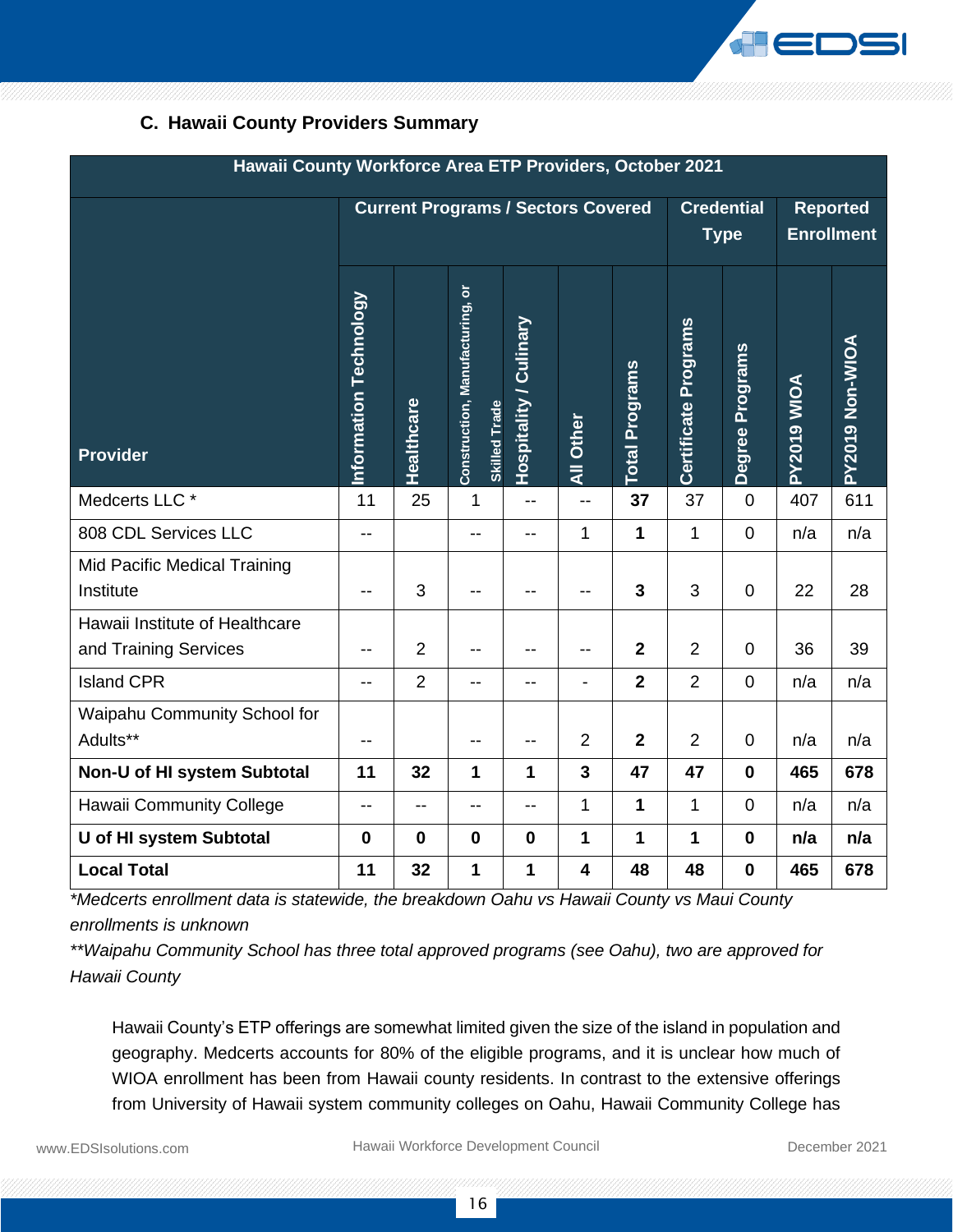

just a single program on the ETPL, which is a very short-term training for Security Guards. Waipahu Community school is located in Oahu but offers two programs on the Hawaii County ETPL. 808 CDL services is the newest provider, adding CDL training to the County's offerings. The remaining providers are focused on short-term Healthcare related training.

*Medcerts* see description under Oahu provider summary

*Waipahu Community School for* Adults see description under Oahu provider summary

#### *808 CDL Services LLC*

808 CDL Services has provided Commercial Driver's license training on the island since 2016 but has just recently been approved for the ETPL. Their first WIOA student enrollment was in July 2021. The course lasts 3-5 weeks and includes 100 hours of training. While 808 has a single instructor and training vehicle, there is room for expansion within current capacity.

#### *Mid Pacific Medical Training Institute*

Mid Pacific Medical Training Institute offers a seven week, 130-hour C.N.A course, along with very short-term (8-hour) supplementary modules for Dementia care and C.N.A re-certification. Mid Pacific's C.N.A. program had 26 WIOA participants in PY2018 and 11 in PY2019.

#### *Hawaii Institute of Healthcare and Training Services*

HIHTS offers short-term trainings for Nursing Assistants (nine weeks, 120 hours) and Medical Billing/Coding (nine weeks, 80 hours). Both programs lead to eligibility for certification exams after completion. Courses are primarily in person.

#### *Island CPR*

Island CPR offers short term trainings for Nursing Assistants (100 hours, flexible duration) and Medical Billing/Coding (40 hours, flexible duration in a self-paced online course). Both programs lead to eligibility for certification exams after completion. Nursing Assistant program has flexibility to offer distance learning.

#### *Hawaii Community College*

Hawaii Community College's sole ETPL program offering is an eight-hour course fulfilling state mandated pre-employment requirements for work as a security guard. As the Big Island's sole community college, there is substantial potential for expanded offerings and an improved partnership with the Local Workforce Area.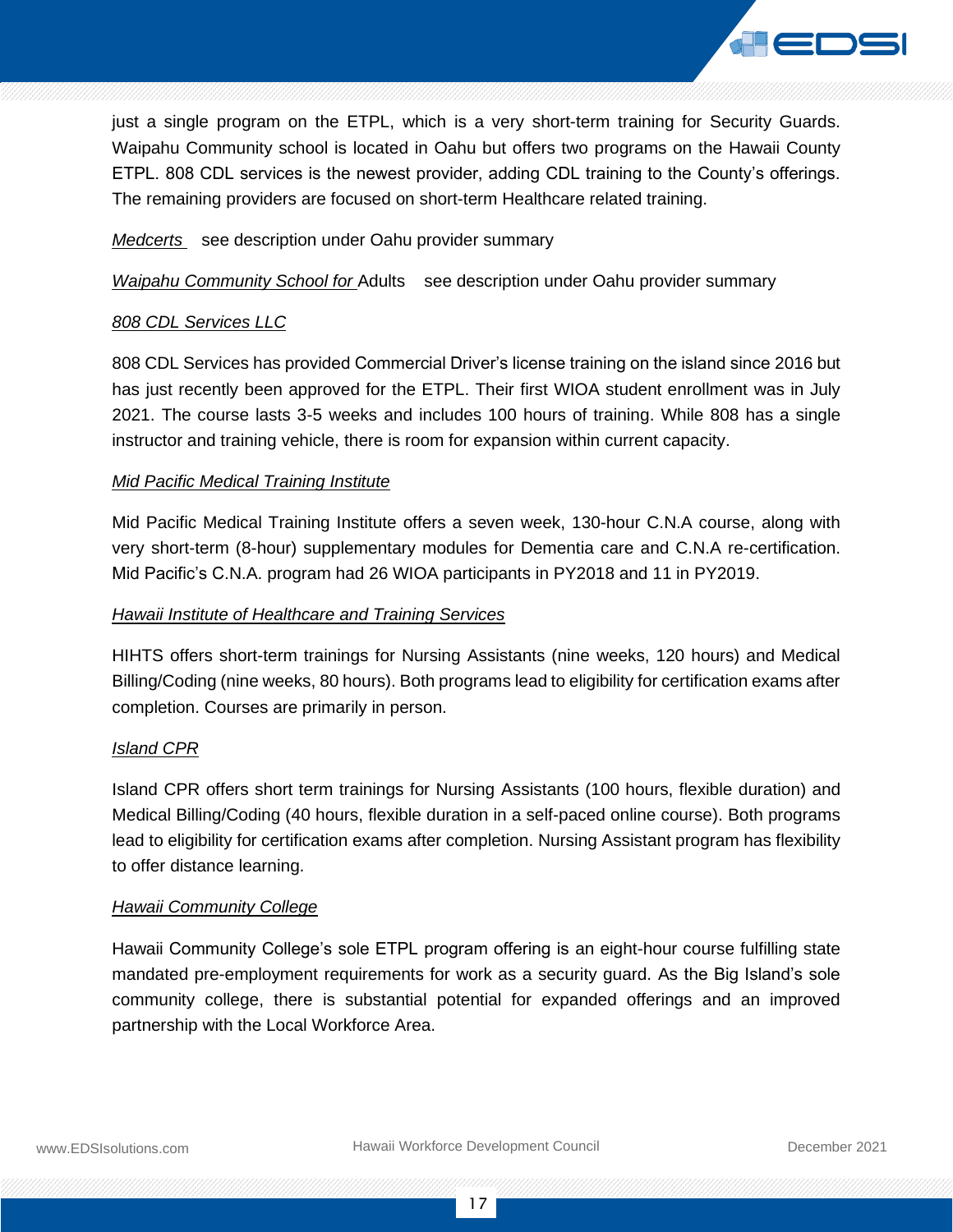

#### <span id="page-18-0"></span>**D. Maui County Providers Summary**

| Maui County Workforce Area ETP Providers, October 2021 |                                           |            |                                               |                               |                  |                       |                             |                    |                   |                 |
|--------------------------------------------------------|-------------------------------------------|------------|-----------------------------------------------|-------------------------------|------------------|-----------------------|-----------------------------|--------------------|-------------------|-----------------|
|                                                        | <b>Current Programs / Sectors Covered</b> |            |                                               |                               |                  | <b>Credential</b>     |                             | <b>Reported</b>    |                   |                 |
|                                                        |                                           |            |                                               |                               |                  |                       |                             | <b>Type</b>        | <b>Enrollment</b> |                 |
| <b>Provider</b>                                        | <b>Lechnology</b><br>Information          | Healthcare | or Skilled<br>Manufacturing,<br>Construction, | <b>Hospitality / Culinary</b> | <b>All Other</b> | <b>Total Programs</b> | <b>Certificate Programs</b> | Programs<br>Degree | PY2019 WIOA       | PY2019 Non-WIOA |
| Medcerts LLC*                                          | 11                                        | 25         | 1                                             | --                            | --               | 37                    | 37                          | $\mathbf 0$        | 407               | 611             |
| Non-U of HI system Subtotal                            | 11                                        | 25         | 1                                             | $\bf{0}$                      | $\bf{0}$         | 37                    | 37                          | $\mathbf 0$        | 407               | 611             |
| Leeward Community College**                            |                                           |            | --                                            | --                            | 1                | 1                     | $\overline{0}$              | 1                  | n/a               | n/a             |
| University of Hawaii West Oahu                         |                                           |            |                                               |                               | $\overline{2}$   | $\overline{2}$        | $\mathbf 0$                 | $\overline{2}$     | n/a               | n/a             |
| University of Hawaii Maui                              |                                           |            |                                               |                               |                  |                       |                             |                    |                   |                 |
| College                                                |                                           | 3          | 1                                             | 1                             | 5                | 10                    | 2                           | 8                  | n/a               | n/a             |
| U of HI system Subtotal                                | $\mathbf 0$                               | 3          | 1                                             | $\overline{2}$                | 8                | 13                    | $\overline{2}$              | 11                 | $\mathbf{0}$      | $\mathbf 0$     |
| <b>Local Total</b>                                     | 11                                        | 28         | $\overline{2}$                                | $\overline{2}$                | 8                | 50                    | 39                          | 11                 | 407               | 611             |

*\*Medcerts enrollment data is statewide, the breakdown Oahu vs Hawaii County vs Maui County enrollments is unknown*

*\*\*Leeward Community College has several other programs on the ETPL, but just one approved for Maui (Associate in Business Management)*

Maui County ETP offerings are quite limited, with Medcerts accounting for about three-fourths of program offerings. It is unclear how many of Medcerts enrollments are Maui County residents. University of Hawaii Maui college offers ten programs, but there may be other relevant programs that could be added. Maui has challenges around meeting needed cohort sizes for training, and as the only county in the United States covering multiple islands, has many additional logistical challenges in offering and delivering relevant training opportunities. Expanding distance learning options from online providers and providers in other workforce areas and working creatively to meet demand will be key for the county's success.

*Medcerts* -- see description under Oahu provider summary

*Leeward Community* College -- see description under Oahu provider summary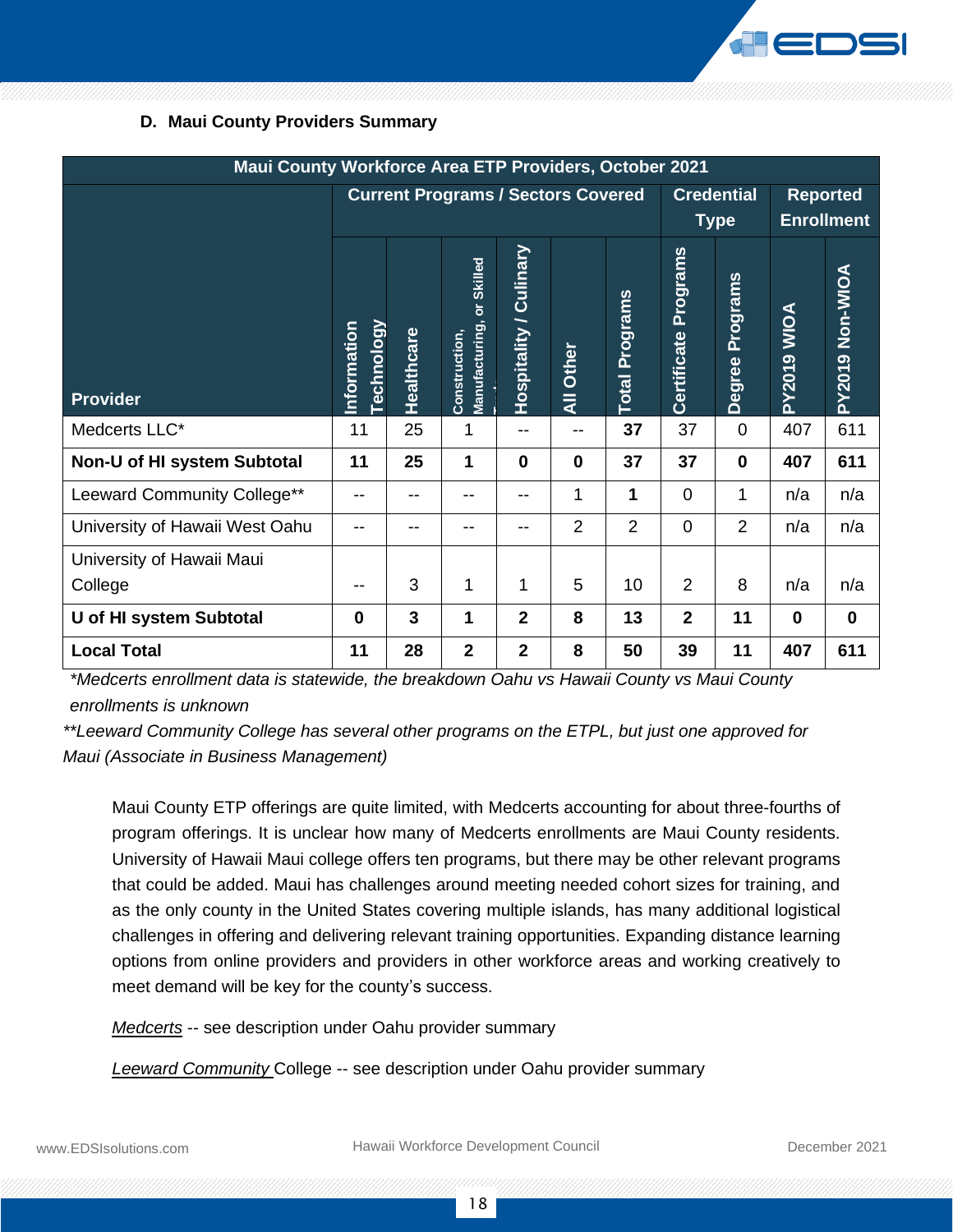

#### *University of Hawaii West Oahu*

University of Hawaii West Oahu offers distance learning bachelor's degrees in Public Administration or Business Administration. Though on Oahu, the program is on the ETPL list only for Maui.

#### *University of Hawaii Maui College*

University of Hawaii Maui College offers a wide variety of Associate Degree and long-term certificate programs through the ETP list. All programs have a mixed online / in-person learning modality. All Maui College programs on the ETPL as of October 2021 are on the credit side, there are a substantial number of potential programs that could be offered through Maui College ELWD (Extended Learning and Workforce Development). ELWD has been on the ETPL in the past, as recently as May 2021, but eligibility has expired.

#### <span id="page-19-0"></span>**E. Kauai County Providers Summary**

| Kauai County Workforce Area ETP Providers, January 2021**<br>** (Kauai Community College program eligibility expired on 2/5/21, not on ETPL as of 10/14/21) |                                    |                                                                                   |                                               |                                          |            |                          |                            |                    |                   |                    |
|-------------------------------------------------------------------------------------------------------------------------------------------------------------|------------------------------------|-----------------------------------------------------------------------------------|-----------------------------------------------|------------------------------------------|------------|--------------------------|----------------------------|--------------------|-------------------|--------------------|
|                                                                                                                                                             |                                    | <b>Current Programs / Sectors Covered</b><br><b>Credential</b><br><b>Reported</b> |                                               |                                          |            |                          |                            |                    |                   |                    |
|                                                                                                                                                             |                                    |                                                                                   |                                               |                                          |            |                          | <b>Type</b>                |                    | <b>Enrollment</b> |                    |
| <b>Provider</b>                                                                                                                                             | <b>echnology</b><br>ō<br>Informati | Healthcare                                                                        | Skilled<br>৯<br>Manufacturing<br>Construction | vilinary<br>ت<br>pitality<br>n<br>Ö<br>I | Other<br>₹ | Programs<br><b>Total</b> | Programs<br>rtificate<br>ق | Programs<br>Degree | MOM<br>PY2019     | Non-WIOA<br>PY2019 |
| Kauai Community College                                                                                                                                     | 9                                  | 9                                                                                 | 20                                            | 10                                       | 29         | 77                       | 61                         | 16                 | n/a               | n/a                |

During this analysis Kauai had no provider or programs on the ETPL. Kauai Community College had an extensive set of offerings previously approved (nearly their entire catalog), but approval expired in February 2021. Kauai Community College is reapplying to the ETPL. Like Maui County, Kauai faces many challenges as a small, isolated workforce area. Supplementing Kauai Community College's programs with targeted distance learning opportunities from eligible training providers on other islands should be explored.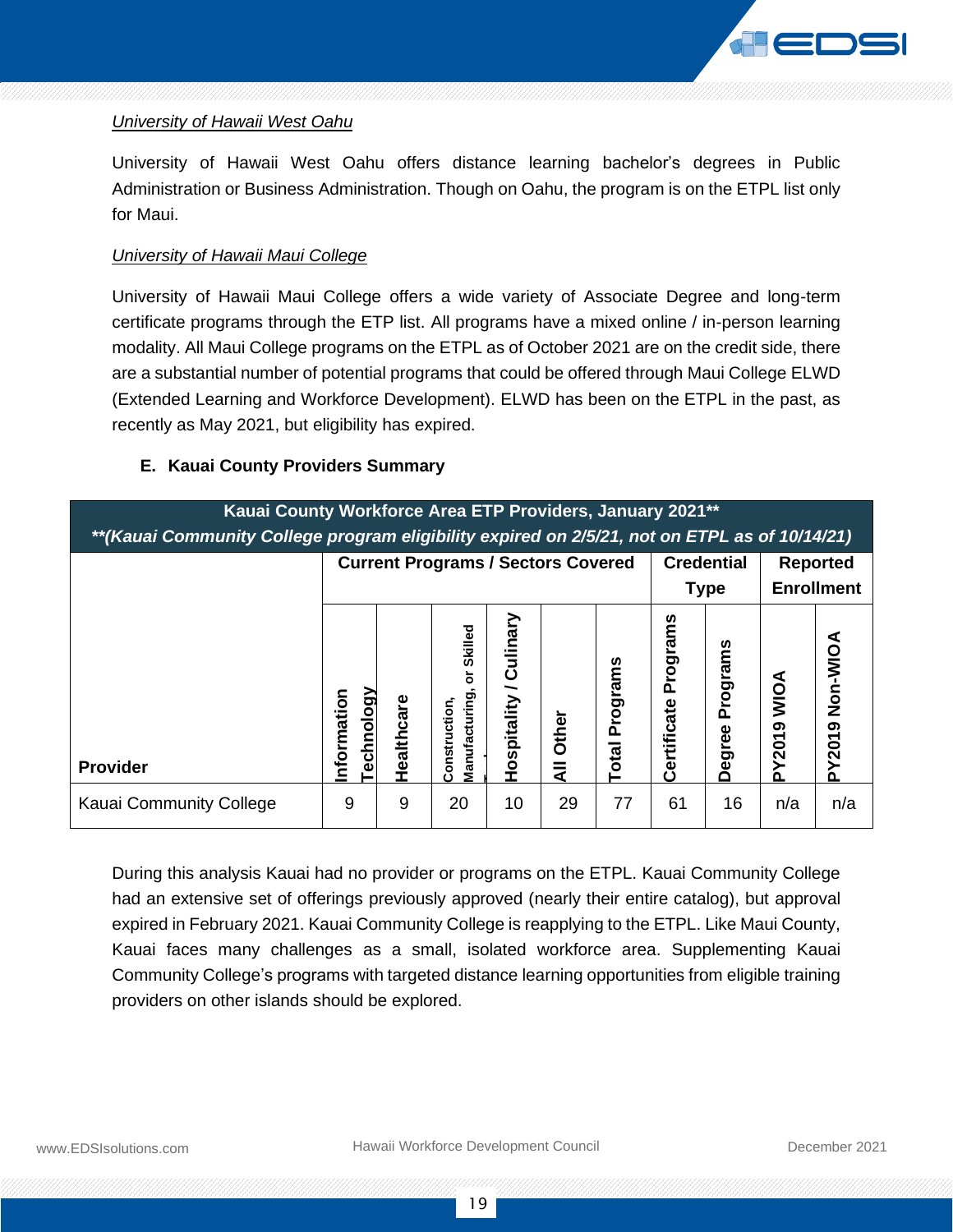

#### <span id="page-20-0"></span>**V. Eligible Training Provider and Programs Strengths, Challenges and Recommendations**

#### <span id="page-20-1"></span>**A. Organizational Capacity of ETPs**

#### *Data Reporting History, Knowledge Requirements and Compliance Capacity:*

In recent years, only a minority of active Eligible Training Providers submitted enrollment and related data to State Workforce:

| <b>ETP Providers Reported WIOA and Non-WIOA Enrollment</b> |                          |                          |  |  |  |  |
|------------------------------------------------------------|--------------------------|--------------------------|--|--|--|--|
|                                                            | PY 2018 (7/1/18-6/30/19) | PY 2019 (7/1/19-6/30/20) |  |  |  |  |
| <b>Providers Reporting</b>                                 | $\overline{7}$           | 9                        |  |  |  |  |
| <b>Programs Reporting</b>                                  | 47                       | 53                       |  |  |  |  |
| Participants (WIOA)                                        | 536/                     | 488                      |  |  |  |  |
| Participants (Non/WIOA)                                    | 1428                     | 1369                     |  |  |  |  |
| <b>Participants by Program Sector (WIOA/Non-WIOA)</b>      |                          |                          |  |  |  |  |
| Healthcare                                                 | 468 / 1201               | 436 / 1643               |  |  |  |  |
| Information Technology                                     | 41 / 199                 | 52/204                   |  |  |  |  |
| <b>All Other</b>                                           | 27/28                    | 0/10                     |  |  |  |  |

In both program years, Medcerts accounted for most of the reported enrollments (85% in PY 2018, 83% in PY2019). No University of Hawaii system provider reported enrollments in either year. In general, the private providers seemed more reliant on WIOA enrollments to sustain their programs, and therefore had greater interest and incentive in the success of their respective ETPL programs for WIOA participants and tracking related data.

Providers who had previously successfully submitted data described a significant learning curve to organizing and submitting data in a way that met federal and state requirements. Some providers reported not being initially aware of what should be tracked and needing to go back into course records manually to compile the data. Some providers seemed not to know or were surprised to learn that data from non-WIOA students was required. There was a sense that the process involving the secure Excel worksheet and file transfer protocol (FTP) was cumbersome.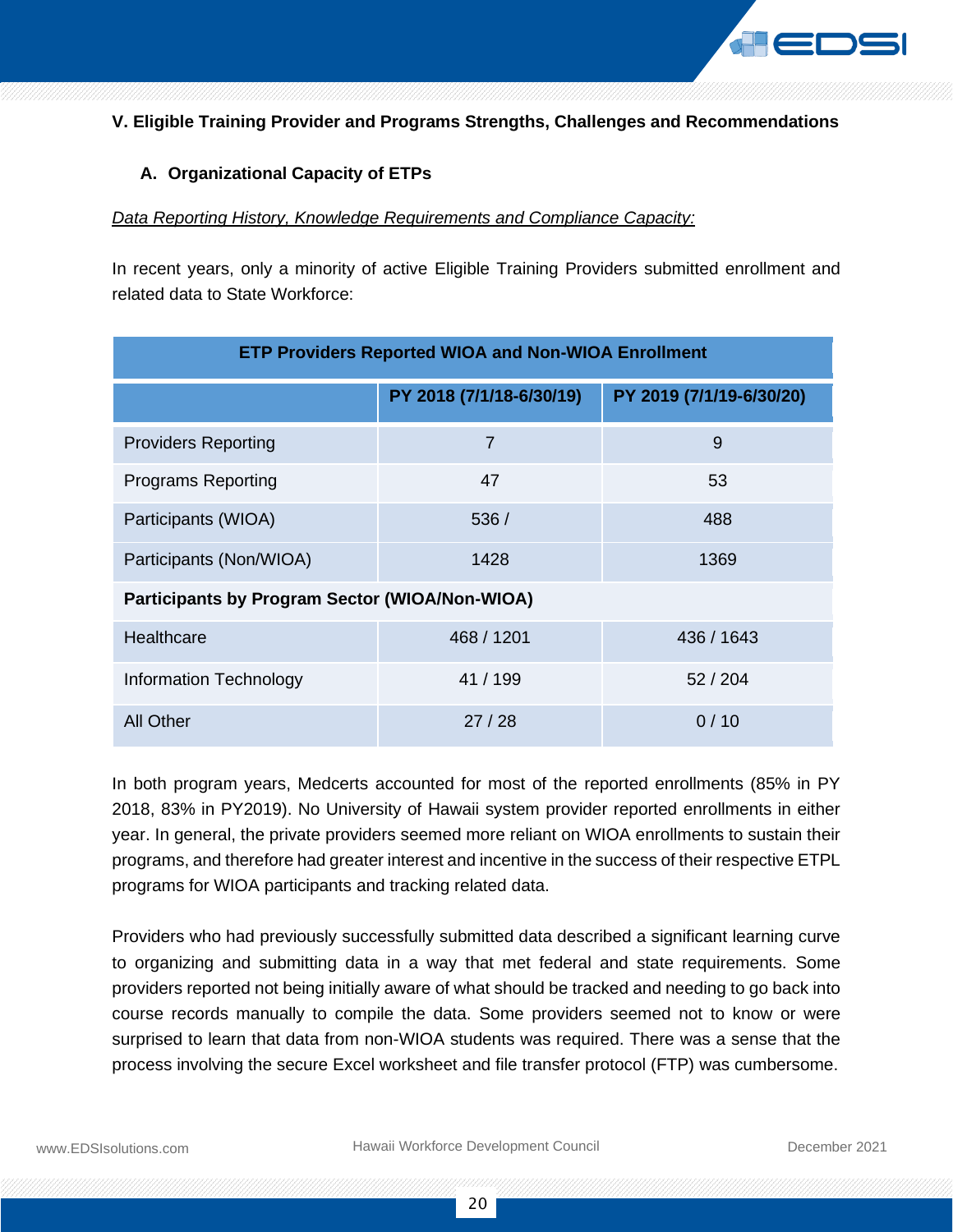

Some providers described not being aware at all or having little knowledge of the requirements at the time of their initial approval for the ETP list and wishing there was a clearer outreach and explanation of the expectations and requirements at upon approval or with the application. One brand new provider (808 CDL Services) was not at all aware of the specific data tracking and reporting expectations.

Overall, the responses of the 23 providers around knowledge of reporting requirements and process can be categorized as:

- Strong Knowledge of Requirements 7 providers (i.e., providers who have successfully previously reported)
- Moderate Knowledge of Requirements 9 providers
- Low Knowledge of Requirements 7 providers

For those with moderate or low knowledge of requirements, the discussion included an explanation of the scope of the reporting requirements. With this explanation provided, most providers (18 of 23) indicated confidence in the ability to meet all requirements. Several providers reported hesitation around the requirement of sharing personally identifiable information for non-WIOA participants.

| Recommendation #1: Improve Communication around Data Reporting Requirements |                                                                                                                                                                                                                                                                                                                                                                                                                                                                                                                                                                                                                                     |  |  |  |  |
|-----------------------------------------------------------------------------|-------------------------------------------------------------------------------------------------------------------------------------------------------------------------------------------------------------------------------------------------------------------------------------------------------------------------------------------------------------------------------------------------------------------------------------------------------------------------------------------------------------------------------------------------------------------------------------------------------------------------------------|--|--|--|--|
| <b>Application Changes</b>                                                  | The current ETP application simply asks: "Under WIOA, WDC is<br>required to collect and verify performance results for the program.<br>Does provider agree to provide any and all data in the prescribed<br>format required by WDC?" The U of HI system application only asks<br>"Have you identified a process to submit performance reports?". A<br>detailed explanation of the required data and process and interval<br>of submitting data should be added within the application, or a link<br>provided within the application and the application should include<br>confirmation the information was reviewed and understood. |  |  |  |  |
| <b>Provider Orientation / New</b><br><b>Contact Orientation</b>             | Newly approved providers should be provided an orientation with<br>the local board and/or State Workforce that includes a detailed<br>walkthrough of data requirements, processes, and timeline.<br>Capacity and tracking issues should be identified at this time so<br>they can be addressed as soon as possible.                                                                                                                                                                                                                                                                                                                 |  |  |  |  |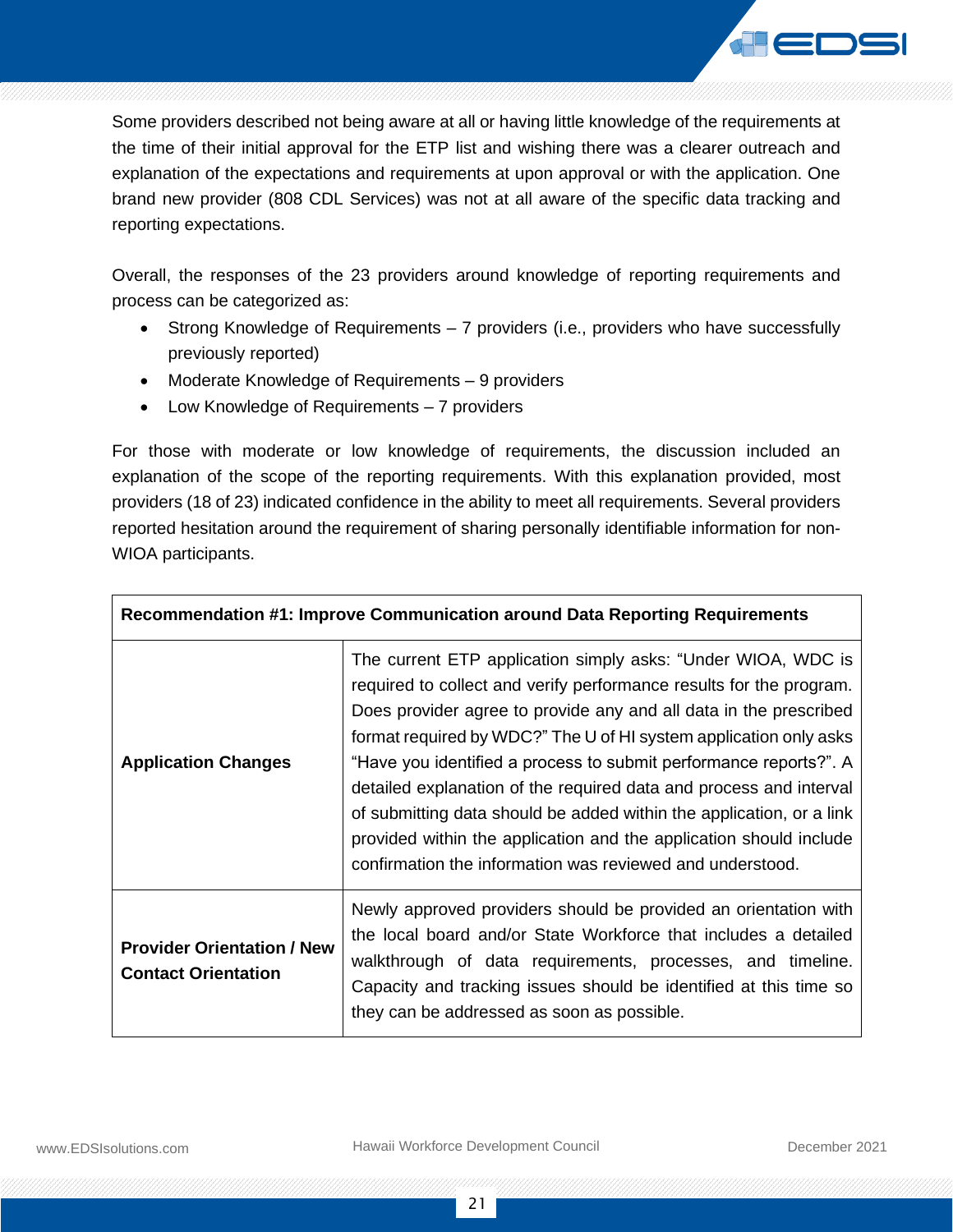

| <b>Earlier and more</b><br>consistent contact | It is critical that timelines and outreach to submit data occur multiple<br>times per year, not just after the end of the year prior to reporting<br>deadlines. Quarterly intervals, or intervals based on a provider's<br>cohort scheduling should be considered. |
|-----------------------------------------------|--------------------------------------------------------------------------------------------------------------------------------------------------------------------------------------------------------------------------------------------------------------------|
| <b>Explore alternative</b><br>formats         | The Excel format and FTP process is perceived as cumbersome.<br>Secure web-based alternatives should be explored.                                                                                                                                                  |
| <b>Review of submitted data</b>               | Submittal of enrollment and related data should be integrated into<br>a broader review of provider performance, review of labor market<br>needs and trends. See recommendation #4 for more details.                                                                |

#### *Application and Renewal Process*

Providers found the initial application process to be mostly understandable and straightforward. University of Hawaii system providers, which use a distinct version of the application, found it a clear process. Some private providers lacked knowledge of Classification of Instructional Program (CIP) codes, or how to accurately describe the program to meet the requirements for approval. In these cases, communication and support from the Local Workforce Area for the application were important. In some instances among private providers, the provider had relevant courses in place for several years but did not know about the opportunity to apply for the ETPL.

While the underlying process was understandable, providers reported some frustration around not clearly understanding what programs are most needed and sought. Provider perception was that desired programs and credentials were communicated passively only through HireNet Hawaii, but it was not clear which occupations were highly prioritized, which had unmet demand from potential students, or what credentials were acceptable. Providers seemed to lack an understanding of the State's and Local Workforce Board's respective overall ETPL visions and the way they could build their programs to mutually benefit providers and the local workforce. In some cases providers were not aware their application had been rejected or found out about approval only through the eventual arrival of referred students.

Providers also reported inconsistent communication around initial approval and timing of renewal. The expiration of eligibility of Kauai Community College is the most recent example, resulting in removal of 70+ programs from the ETPL in February, but there were several other instances of programs that the ETP desired to renew on the list, but the expiration date was unknown or forgotten and the renewal application was not submitted.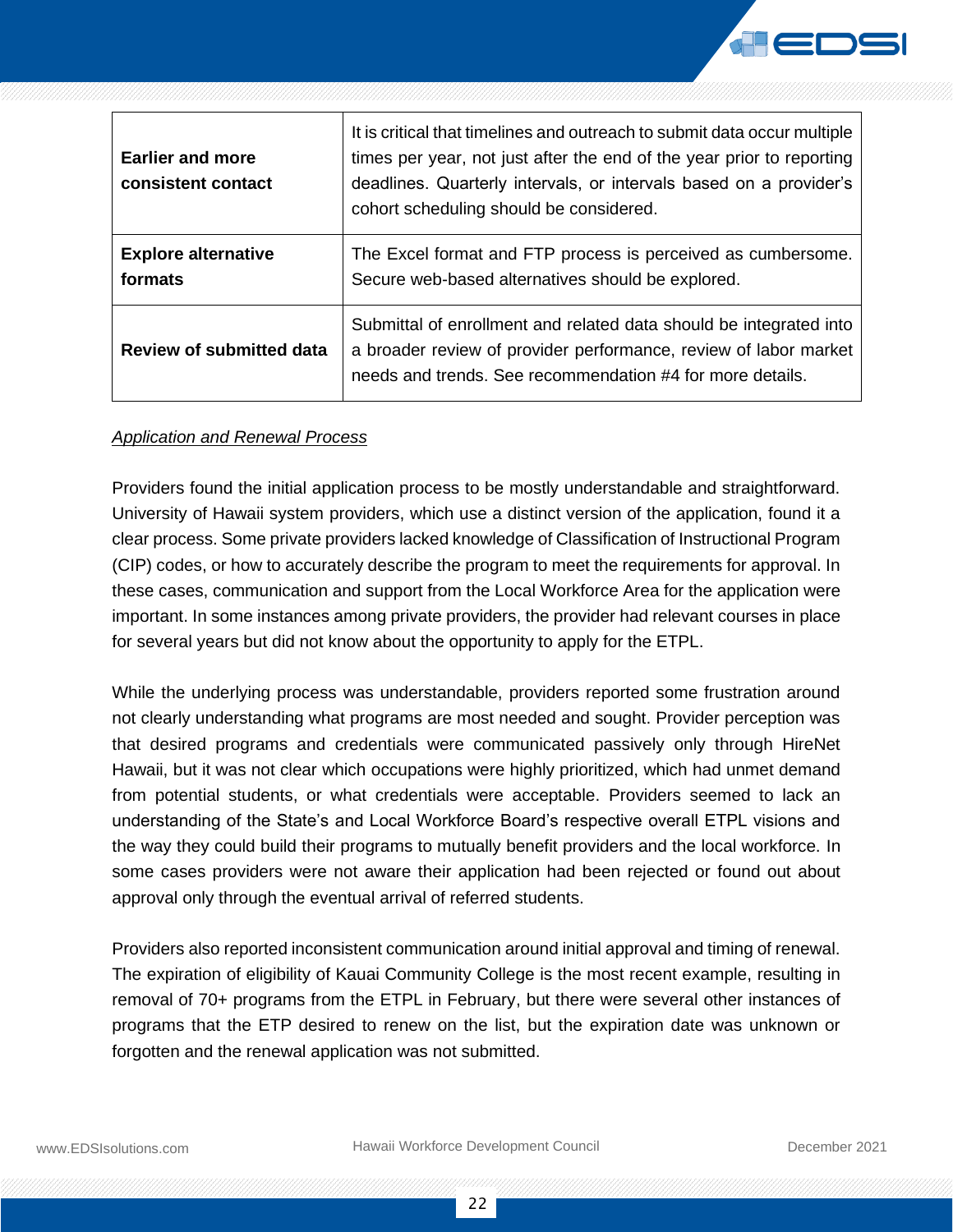

| Recommendation #2: Improve Guidance for Applications and Expirations         |                                                                                                                                                                                                                                                                                                                    |  |  |  |  |  |
|------------------------------------------------------------------------------|--------------------------------------------------------------------------------------------------------------------------------------------------------------------------------------------------------------------------------------------------------------------------------------------------------------------|--|--|--|--|--|
| <b>State Workforce and Local</b><br>Board clarity on minimum<br>requirements | Ensure that Local communicated requirements for ETP<br>applications at least meet State Workforce standards, to reduce<br>incidence of approval by local board and subsequent rejection<br>by the state. Any application that would be rejected by State<br>Workforce should be rejected first at the local level. |  |  |  |  |  |
| <b>Ensuring timely notice of</b><br>approval or rejection                    | Establish a process for notification of provider of approval of<br>program at the time of, or prior to, publishing the updated ETPL.<br>Establish a process to meet with ETP applicants in the event of<br>application rejection to explain application deficiencies.                                              |  |  |  |  |  |
| Notice of renewal date                                                       | Establish process at both local and state levels to remind ETP<br>of an expiring program at least 90 days prior to the expiration<br>date.                                                                                                                                                                         |  |  |  |  |  |
| <b>Regular meetings</b>                                                      | Establish regular meetings with ETPs to review existing program<br>performance, communicate regional program needs and<br>discuss potential new applications if applicable.                                                                                                                                        |  |  |  |  |  |

#### *Existing and New Program Capacity and Referral Process*

All ETP providers expressed they had capacity to train more WIOA participants within their existing programs. In some cases, this meant capacity existed within offered cohorts, in others that additional cohorts could be offered if minimum demand was met. Some providers expressed interest in having additional existing programs added to the ETP list and/or developing entirely new programs with the ETP list in mind. In these cases, however, the providers expressed hesitation around investing in development without a clear vision and support from local workforce areas. Providers want to have confidence that WIOA enrollment and other demand will be sufficient and sustainable to justify the investment. University of Hawaii system providers have substantial capacity to add existing courses, both credit and non-credit, to the ETPL, or to develop new courses of re-offer old courses. While providers report available capacity in existing programs, challenges in meeting minimum cohort sizes are also present.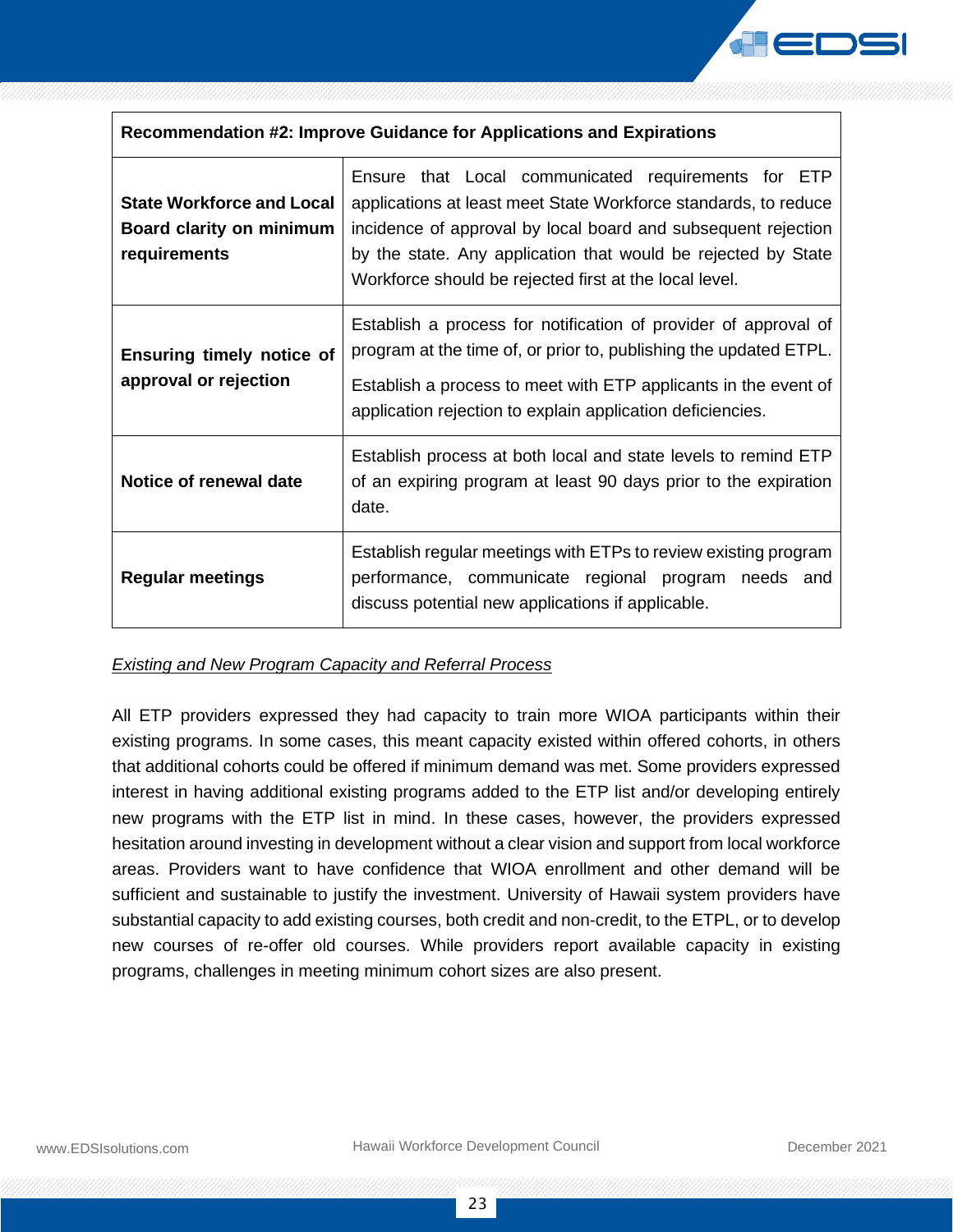

| Recommendation #3: Improve outreach to ETPs to communicate local priorities |                                                                                                                                                                                                                                                                                       |  |  |  |  |
|-----------------------------------------------------------------------------|---------------------------------------------------------------------------------------------------------------------------------------------------------------------------------------------------------------------------------------------------------------------------------------|--|--|--|--|
| <b>Guidance to high priority</b><br>jobs and credentials                    | Improve format of HireNet Hawaii and/or create a separate<br>updated listing of priority occupations, career pathways, and<br>credentials to make clear to providers and potential providers<br>the programs that can be supported                                                    |  |  |  |  |
| Distance learning to meet<br>cohort requirements                            | Review potential for additional distance learning providers and<br>programs. Local boards should review distance ETP programs<br>in other areas to determine if application in their area should be<br>encouraged.                                                                    |  |  |  |  |
| Catalog review with U of<br><b>HI system partners</b>                       | Local Workforce Boards should formally meet with University of<br>Hawaii system providers at least annually to discuss labor<br>market needs, potential new program development, and review<br>of existing programs to help encourage the most useful<br>programs toward ETP approval |  |  |  |  |

#### <span id="page-24-0"></span>**B. ETP Program Design and Quality**

#### *Availability of Current Programs to Meet Demand / Labor Market Analysis*

With 203 available programs the ETPL provides relevant training for a wide variety of occupations and career pathways. However, several large and/or growing occupations are not covered. In some cases, the occupations are not appropriate for an ETP program because of lack of career pathways or connected credentials, but some gaps are apparent.

The following table shows the top 50 Standard Occupational Classification (SOC) codes for Total job postings from February to July 2021, along with which title have relevant programs on the current ETPL list:

| Occupation (SOC)                        | <b>Total</b><br><b>Postings</b><br>(Feb 2021 -<br>Jul 2021) | Unique<br><b>Postings</b><br>(Feb 2021<br>- Jul 2021) | Median<br>Posting<br><b>Duration</b> | Relevant<br>Training<br><b>on</b><br>Current,<br><b>ETP List</b> |
|-----------------------------------------|-------------------------------------------------------------|-------------------------------------------------------|--------------------------------------|------------------------------------------------------------------|
| <b>Registered Nurses</b>                | 32,428                                                      | 6,450                                                 | 25 days                              | Yes                                                              |
| <b>Retail Salespersons</b>              | 22,049                                                      | 3,318                                                 | 32 days                              |                                                                  |
| <b>Customer Service Representatives</b> | 15,669                                                      | 2,860                                                 | 24 days                              | Yes                                                              |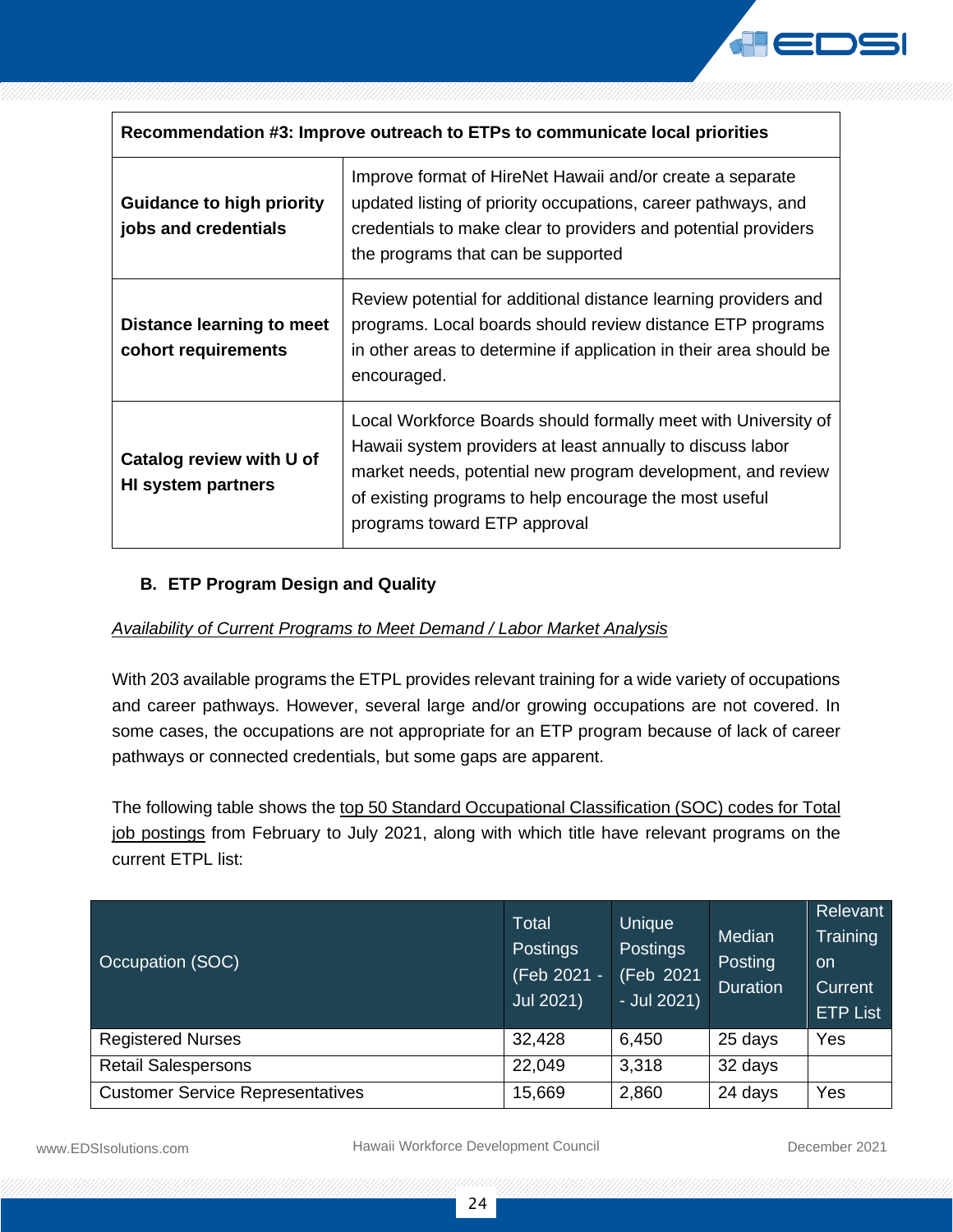

| Occupation (SOC)                                                                                                            | Total<br><b>Postings</b><br>(Feb 2021 -<br>Jul 2021) | Unique<br><b>Postings</b><br>(Feb 2021<br>- Jul 2021) | Median<br>Posting<br><b>Duration</b> | Relevant<br>Training<br>on<br>Current<br><b>ETP List</b> |
|-----------------------------------------------------------------------------------------------------------------------------|------------------------------------------------------|-------------------------------------------------------|--------------------------------------|----------------------------------------------------------|
| First-Line Supervisors of Retail Sales Workers                                                                              | 13,821                                               | 2,502                                                 | 34 days                              |                                                          |
| First-Line Supervisors of Office and Administrative<br><b>Support Workers</b>                                               | 7,806                                                | 1,640                                                 | 23 days                              |                                                          |
| <b>Stockers and Order Fillers</b>                                                                                           | 9,188                                                | 1,585                                                 | 31 days                              |                                                          |
| Software Developers and Software Quality<br><b>Assurance Analysts and Testers</b>                                           | 6,587                                                | 1,572                                                 | 20 days                              | Yes                                                      |
| <b>Light Truck Drivers</b>                                                                                                  | 9,469                                                | 1,484                                                 | 33 days                              | Yes                                                      |
| <b>Insurance Sales Agents</b>                                                                                               | 7,685                                                | 1,474                                                 | 11 days                              |                                                          |
| <b>Computer User Support Specialists</b>                                                                                    | 7,259                                                | 1,456                                                 | 24 days                              | Yes                                                      |
| <b>Computer Occupations, All Other</b>                                                                                      | 5,045                                                | 1,388                                                 | 21 days                              | Yes                                                      |
| Network and Computer Systems Administrators                                                                                 | 8,491                                                | 1,361                                                 | 35 days                              | Yes                                                      |
| Maintenance and Repair Workers, General                                                                                     | 6,158                                                | 1,349                                                 | 29 days                              | Yes                                                      |
| <b>Fast Food and Counter Workers</b>                                                                                        | 5,544                                                | 1,296                                                 | 32 days                              |                                                          |
| Secretaries and Administrative Assistants, Except<br>Legal, Medical, and Executive                                          | 4,866                                                | 1,283                                                 | 16 days                              | Yes                                                      |
| Home Health and Personal Care Aides                                                                                         | 5,328                                                | 1,266                                                 | 21 days                              | Yes                                                      |
| First-Line Supervisors of Food Preparation and<br><b>Serving Workers</b>                                                    | 5,011                                                | 1,121                                                 | 28 days                              |                                                          |
| Passenger Vehicle Drivers, Except Bus Drivers,<br><b>Transit and Intercity</b>                                              | 12,325                                               | 1,094                                                 | 29 days                              |                                                          |
| <b>Childcare Workers</b>                                                                                                    | 1,986                                                | 1,041                                                 | 8 days                               |                                                          |
| <b>Accountants and Auditors</b>                                                                                             | 4,391                                                | 1,038                                                 | 31 days                              |                                                          |
| <b>General and Operations Managers</b>                                                                                      | 4,259                                                | 1,023                                                 | 26 days                              |                                                          |
| <b>Security Guards</b>                                                                                                      | 7,050                                                | 996                                                   | 32 days                              | Yes                                                      |
| Social and Human Service Assistants                                                                                         | 3,443                                                | 979                                                   | 23 days                              |                                                          |
| Maids and Housekeeping Cleaners                                                                                             | 5,219                                                | 890                                                   | 24 days                              |                                                          |
| <b>Information Security Analysts</b>                                                                                        | 4,271                                                | 886                                                   | 27 days                              | Yes                                                      |
| Cooks, Restaurant                                                                                                           | 3,930                                                | 868                                                   | 25 days                              | Yes                                                      |
| Cashiers                                                                                                                    | 4,878                                                | 852                                                   | 24 days                              |                                                          |
| <b>Marketing Managers</b>                                                                                                   | 2,742                                                | 822                                                   | 20 days                              |                                                          |
| Personal Service Managers, All Other;<br>Entertainment and Recreation Managers, Except<br>Gambling; and Managers, All Other | 2,995                                                | 783                                                   | 24 days                              |                                                          |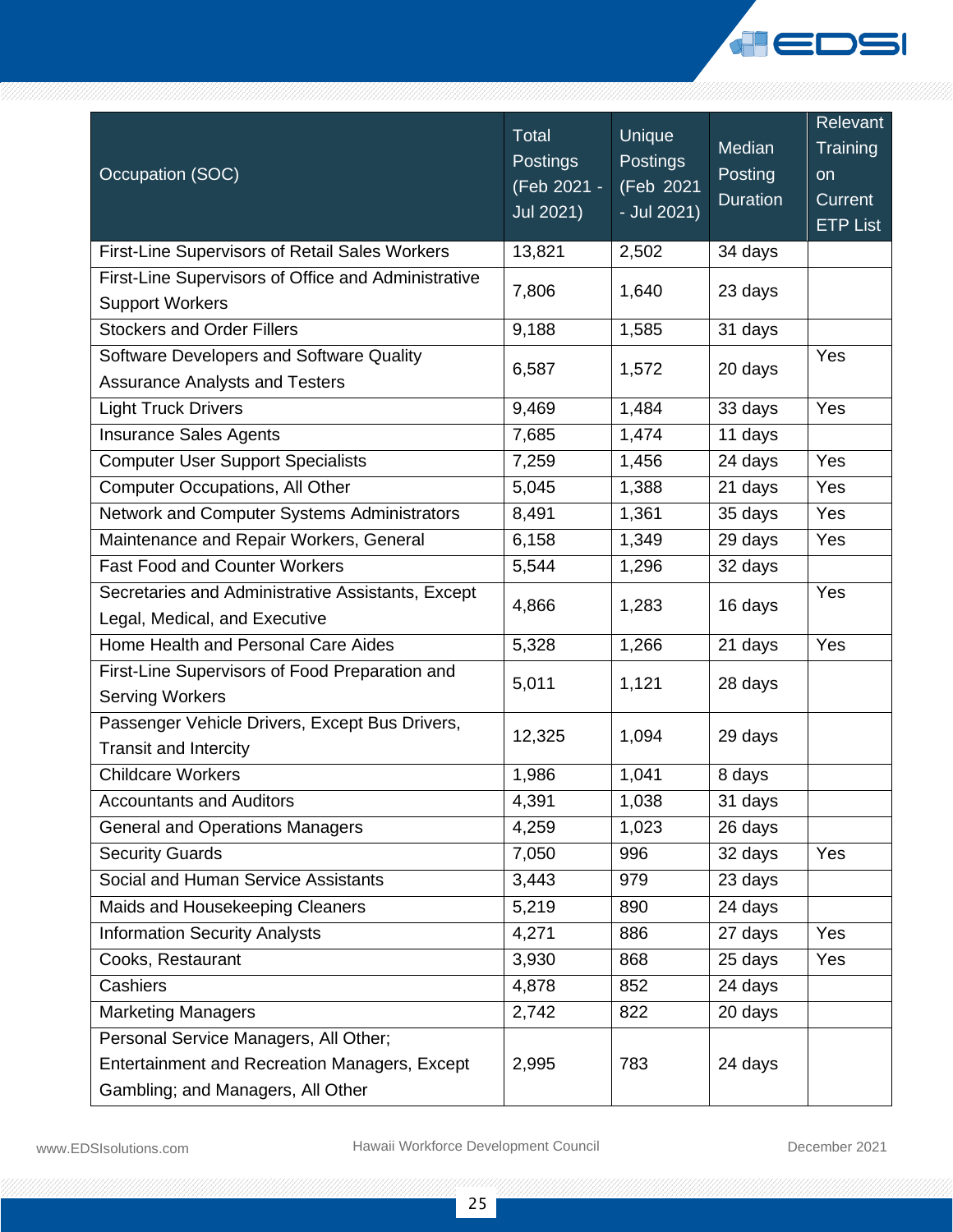

| Occupation (SOC)                                                  | <b>Total</b><br><b>Postings</b><br>(Feb 2021 -<br>Jul 2021) | Unique<br><b>Postings</b><br>(Feb 2021<br>- Jul 2021) | Median<br>Posting<br><b>Duration</b> | <b>Relevant</b><br>Training<br><b>on</b><br><b>Current</b><br><b>ETP List</b> |
|-------------------------------------------------------------------|-------------------------------------------------------------|-------------------------------------------------------|--------------------------------------|-------------------------------------------------------------------------------|
| <b>Management Analysts</b>                                        | 2,880                                                       | 768                                                   | 21 days                              |                                                                               |
| <b>Project Management Specialists and Business</b>                | 2,615                                                       | 715                                                   | 23 days                              |                                                                               |
| Operations Specialists, All Other                                 |                                                             |                                                       |                                      |                                                                               |
| <b>Waiters and Waitresses</b>                                     | 3,534                                                       | 696                                                   | 26 days                              |                                                                               |
| Sales Representatives, Wholesale and                              |                                                             |                                                       |                                      |                                                                               |
| Manufacturing, Except Technical and Scientific                    | 3,201                                                       | 690                                                   | 32 days                              |                                                                               |
| Products                                                          |                                                             |                                                       |                                      |                                                                               |
| Hotel, Motel, and Resort Desk Clerks                              | 4,131                                                       | 685                                                   | 18 days                              |                                                                               |
| <b>Financial Managers</b>                                         | 2,133                                                       | 661                                                   | 28 days                              |                                                                               |
| <b>Computer Systems Analysts</b>                                  | 2,539                                                       | 659                                                   | 21 days                              | Yes                                                                           |
| Janitors and Cleaners, Except Maids and                           | 2,370                                                       | 651                                                   | 19 days                              |                                                                               |
| <b>Housekeeping Cleaners</b>                                      |                                                             |                                                       |                                      |                                                                               |
| <b>Postsecondary Teachers</b>                                     | 2,060                                                       | 645                                                   | 23 days                              |                                                                               |
| <b>Nursing Assistants</b>                                         | 3,755                                                       | 643                                                   | 32 days                              | Yes                                                                           |
| Physicians, All Other; and Ophthalmologists, Except<br>Pediatric  | 2,841                                                       | 633                                                   | 35 days                              |                                                                               |
| Sales Managers                                                    | 2,233                                                       | 622                                                   | 25 days                              |                                                                               |
| First-Line Supervisors of Mechanics, Installers, and<br>Repairers | 2,928                                                       | 622                                                   | 27 days                              |                                                                               |
| Office Clerks, General                                            | 2,477                                                       | 599                                                   | 22 days                              |                                                                               |
| <b>Medical and Health Services Managers</b>                       | 2,630                                                       | 587                                                   | 30 days                              |                                                                               |
| <b>Human Resources Specialists</b>                                | 2,105                                                       | 582                                                   | 20 days                              |                                                                               |
| Bookkeeping, Accounting, and Auditing Clerks                      | 2,007                                                       | 553                                                   | 19 days                              |                                                                               |
| Web Developers and Digital Interface Designers                    | 1,346                                                       | 543                                                   | 16 days                              | Yes                                                                           |
| Heavy and Tractor-Trailer Truck Drivers                           | 1,926                                                       | 534                                                   | 25 days                              | Yes                                                                           |
| <b>Physical Therapists</b>                                        | 2,321                                                       | 532                                                   | 31 days                              |                                                                               |
| <b>Computer and Information Systems Managers</b>                  | 1,846                                                       | 527                                                   | 19 days                              | Yes                                                                           |
|                                                                   |                                                             |                                                       |                                      |                                                                               |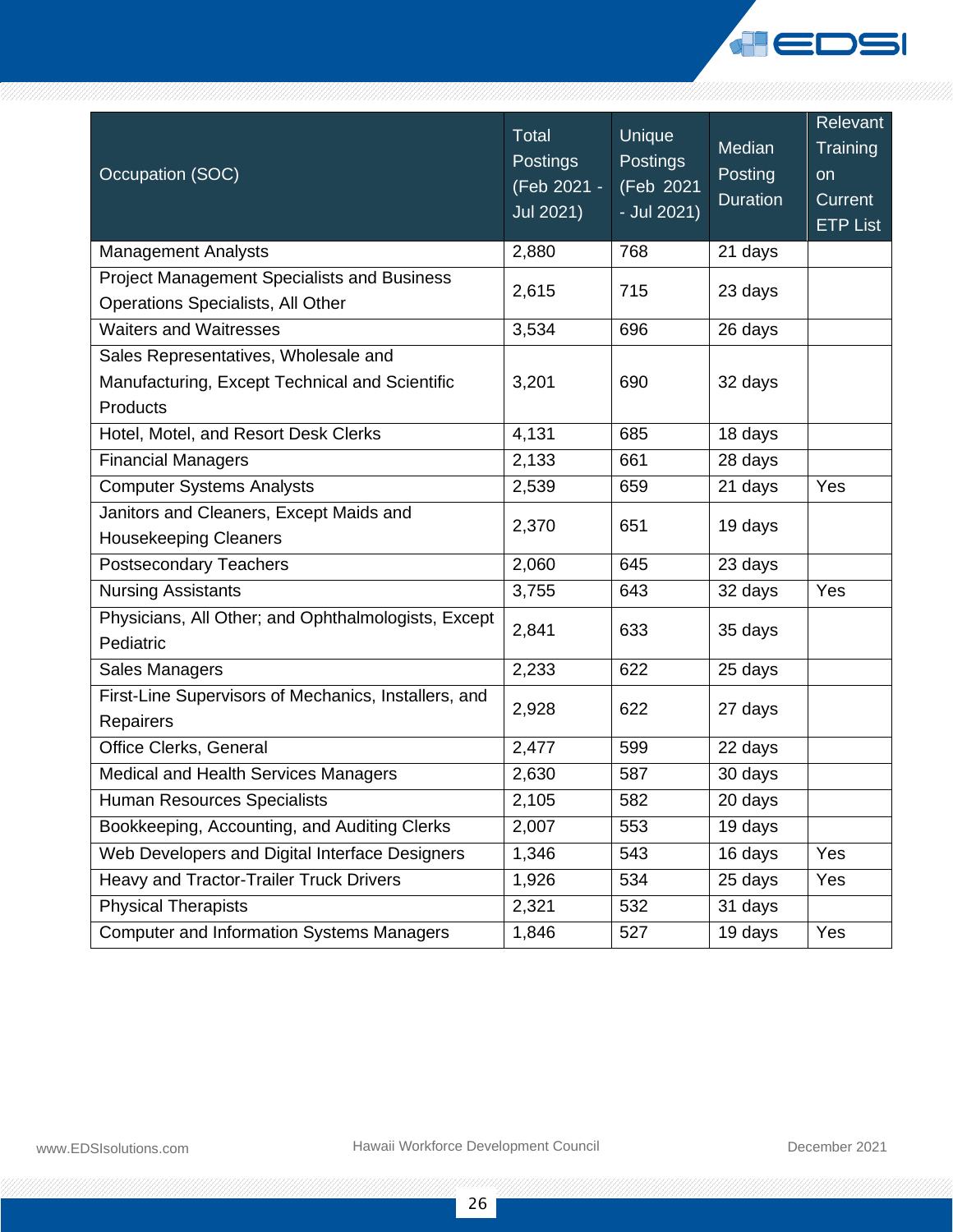

The following table shows the top 20 fastest growing SOC codes in Hawaii and current coverage in the ETPL training list:

| Occupation (SOC)                                                                        | 2016<br><b>Jobs</b> | 2026<br><b>Jobs</b> | $\%$<br>Change | 2020<br>Median<br><b>Hourly</b><br>Earnings | Relevant<br>Training<br>on<br>Current<br><b>ETP List</b> |
|-----------------------------------------------------------------------------------------|---------------------|---------------------|----------------|---------------------------------------------|----------------------------------------------------------|
| Home Health and Personal Care Aides                                                     | 8,842               | 11,171              | 26%            | \$13.35                                     | Yes                                                      |
| <b>Medical Assistants</b>                                                               | 3,554               | 4,789               | 35%            | \$19.06                                     | Yes                                                      |
| Electrical, Electronic, and Electromechanical                                           |                     |                     |                |                                             |                                                          |
| Assemblers, Except Coil Winders, Tapers, and                                            | 268                 | 1,324               | 395%           | \$21.70                                     |                                                          |
| Finishers                                                                               |                     |                     |                |                                             |                                                          |
| <b>Registered Nurses</b>                                                                | 11,455              | 12,432              | 9%             | \$53.08                                     | Yes                                                      |
| Physicians, All Other; and Ophthalmologists,<br><b>Except Pediatric</b>                 | 1,280               | 2,249               | 76%            | \$128.26                                    |                                                          |
| <b>Financial Managers</b>                                                               | 2,321               | 3,190               | 37%            | \$52.36                                     |                                                          |
| Educational Instruction and Library Workers, All<br>Other                               | 615                 | 1,447               | 135%           | \$20.60                                     |                                                          |
| Heavy and Tractor-Trailer Truck Drivers                                                 | 3,451               | 4,221               | 22%            | \$24.19                                     | Yes                                                      |
| <b>Project Management Specialists and Business</b><br>Operations Specialists, All Other | 4,733               | 5,438               | 15%            | \$35.97                                     |                                                          |
| <b>Management Analysts</b>                                                              | 2,208               | 2,795               | 27%            | \$38.03                                     |                                                          |
| Medical and Health Services Managers                                                    | 1,479               | 2,047               | 38%            | \$60.03                                     |                                                          |
| <b>Construction Managers</b>                                                            | 1,800               | 2,272               | 26%            | \$52.31                                     |                                                          |
| Securities, Commodities, and Financial<br><b>Services Sales Agents</b>                  | 666                 | 1,122               | 68%            | \$25.55                                     |                                                          |
| Carpenters                                                                              | 5,595               | 6,040               | 8%             | \$37.79                                     | Yes                                                      |
| <b>Compliance Officers</b>                                                              | 1,409               | 1,847               | 31%            | \$32.38                                     |                                                          |
| Substance Abuse, Behavioral Disorder, and<br><b>Mental Health Counselors</b>            | 644                 | 1,073               | 67%            | \$25.45                                     |                                                          |
| <b>Administrative Services and Facilities</b><br>Managers                               | 1,425               | 1,842               | 29%            | \$45.22                                     |                                                          |
| Market Research Analysts and Marketing<br><b>Specialists</b>                            | 1,489               | 1,886               | 27%            | \$25.99                                     |                                                          |
| <b>Computer and Information Systems Managers</b>                                        | 748                 | 1,134               | 52%            | \$57.76                                     | Yes                                                      |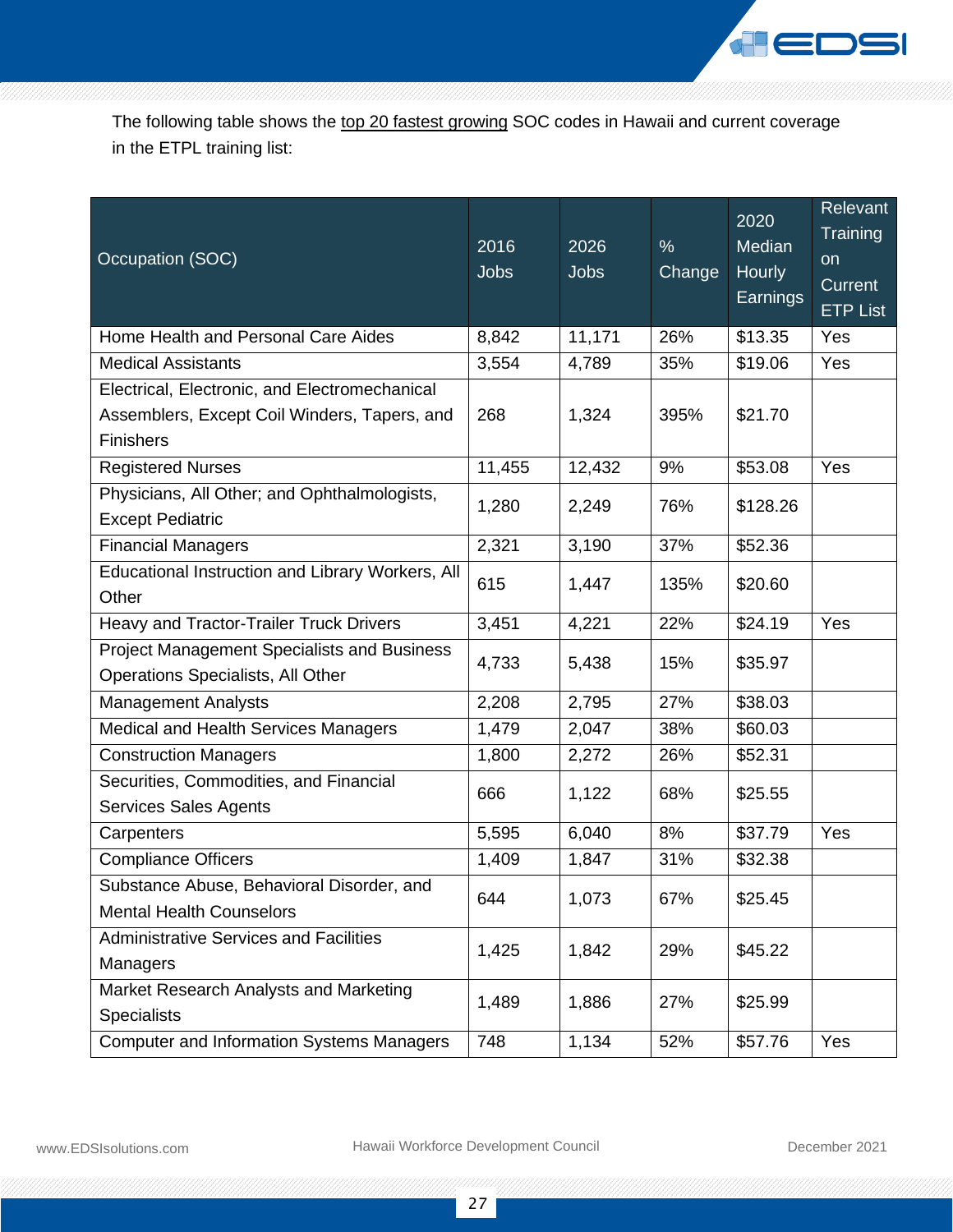

This table filters statewide SOC data to a list of selected jobs that potentially have high return on investment for development or expansion of Eligible Training Programs. The SOC codes included here all have:

- No degree requirement for entry (Certificate or lower)
- Greater than \$14 per hour at entry (10<sup>th</sup> percentile) level, and greater than \$20 per hour at experienced (75<sup>th</sup> percentile) level
- At least 250 projected 2022 hires in the state

Several of the titles below that are not covered by the current ETPL, especially the various "First Line Supervisor" occupations, may warrant finding new relevant providers or programs to provide opportunities for these occupations. Among those currently covered by the ETPL, program capacity should be evaluated to determine if the number of programs and location of programs are sufficient for the demand.

| <b>SOC</b> | <b>Job Title</b>                                                                                                | 2021<br><b>Jobs</b> | 2022<br>Pro-<br>jected<br><b>Hires</b> | 10th %'le<br>Hourly<br>Earnings | 75th %'le<br><b>Hourly</b><br>Earnings | Current ETP<br>Covered by | of Providers<br># | Programs<br>$\overline{\sigma}$<br># | <b>Notes</b>                                                                                              |
|------------|-----------------------------------------------------------------------------------------------------------------|---------------------|----------------------------------------|---------------------------------|----------------------------------------|---------------------------|-------------------|--------------------------------------|-----------------------------------------------------------------------------------------------------------|
| 11-9013    | Farmers, Ranchers, and Other<br><b>Agricultural Managers</b>                                                    | 987                 | 435                                    | \$42.36                         | \$76.03                                | <b>No</b>                 |                   |                                      |                                                                                                           |
| 11-9051    | <b>Food Service Managers</b>                                                                                    | 926                 | 489                                    | \$20.18                         | \$39.76                                | Yes -                     | $\mathbf{1}$      | $\mathbf 1$                          | Kapiolani CC                                                                                              |
| 11-9141    | Property, Real Estate, and<br><b>Community Association Managers</b>                                             | 2,510               | 870                                    | \$16.66                         | \$38.19                                | <b>No</b>                 |                   |                                      |                                                                                                           |
| 29-2061    | Licensed Practical and Licensed<br><b>Vocational Nurses</b>                                                     | 1,020               | 421                                    | \$19.92                         | \$28.88                                | <b>No</b>                 |                   |                                      | No programs<br>specific to<br>LPN/LVN at RN<br>level and lower<br>levels (C.N.A and<br>Medical Assistant) |
| 29-2098    | Medical Dosimetrists, Medical<br>Records Specialists, and Health<br>Technologists and Technicians, All<br>Other | 1,036               | 315                                    | \$16.12                         | \$30.86                                | Yes                       | 3                 | 8                                    |                                                                                                           |
| 31-9092    | <b>Medical Assistants</b>                                                                                       | 4,202               | 2,277                                  | \$14.25                         | \$22.43                                | Yes                       | 4                 | 5                                    |                                                                                                           |
| 33-3051    | Police and Sheriffs Patrol Officers                                                                             | 2,442               | 333                                    | \$27.04                         | \$43.81                                | Yes                       |                   | $\overline{4}$                       |                                                                                                           |
| 33-9092    | Lifeguards, Ski Patrol, and Other<br><b>Recreational Protective Service</b><br><b>Workers</b>                   | 619                 | 521                                    | \$14.01                         | \$29.16                                |                           |                   |                                      |                                                                                                           |
| 35-1011    | <b>Chefs and Head Cooks</b>                                                                                     | 539                 | 287                                    | \$21.27                         | \$43.47                                | Yes                       |                   | 6                                    |                                                                                                           |
| 37-1011    | First-Line Supervisors of                                                                                       | 883                 | 343                                    | \$16.00                         | \$29.39                                | <b>No</b>                 |                   |                                      |                                                                                                           |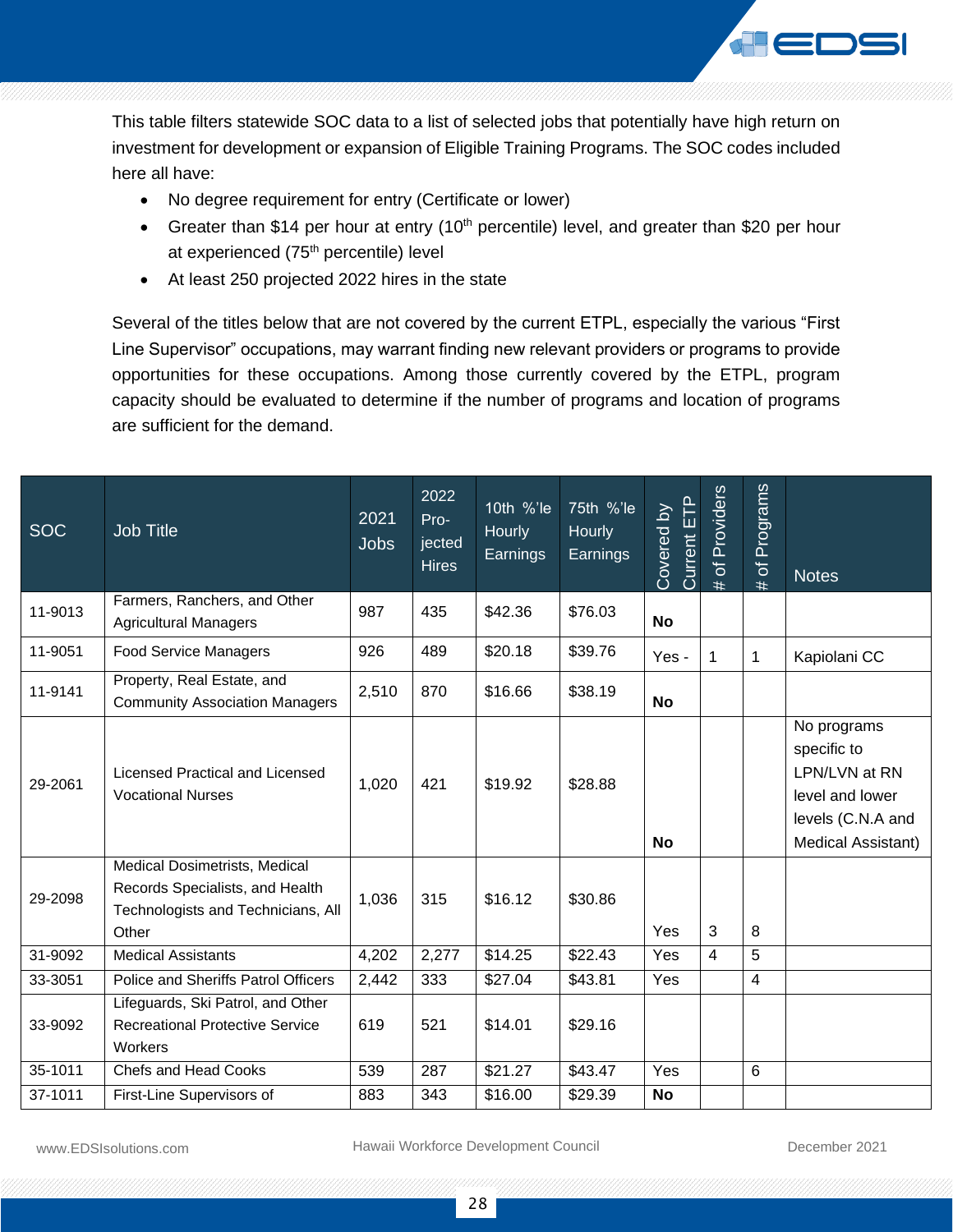

| <b>SOC</b> | <b>Job Title</b>                                                                                          | 2021<br><b>Jobs</b> | 2022<br>Pro-<br>jected<br><b>Hires</b> | 10th %'le<br><b>Hourly</b><br>Earnings | 75th %'le<br><b>Hourly</b><br>Earnings | Current ETP<br>Covered by | Providers<br>$\overline{\sigma}$<br>$\overline{t}$ | Programs<br>$\overline{\sigma}$<br># | <b>Notes</b>                                           |
|------------|-----------------------------------------------------------------------------------------------------------|---------------------|----------------------------------------|----------------------------------------|----------------------------------------|---------------------------|----------------------------------------------------|--------------------------------------|--------------------------------------------------------|
|            | Housekeeping and Janitorial<br>Workers                                                                    |                     |                                        |                                        |                                        |                           |                                                    |                                      |                                                        |
| 37-1012    | First-Line Supervisors of<br>Landscaping, Lawn Service, and<br><b>Groundskeeping Workers</b>              | 614                 | 328                                    | \$17.69                                | \$32.29                                | No                        |                                                    |                                      |                                                        |
| 41-1011    | First-Line Supervisors of Retail<br>Sales Workers                                                         | 5,025               | 2,450                                  | \$14.31                                | \$27.32                                | <b>No</b>                 |                                                    |                                      |                                                        |
| 41-1012    | First-Line Supervisors of Non-<br><b>Retail Sales Workers</b>                                             | 927                 | 328                                    | \$20.01                                | \$40.94                                | <b>No</b>                 |                                                    |                                      |                                                        |
| 41-4012    | Sales Representatives, Wholesale<br>and Manufacturing, Except<br><b>Technical and Scientific Products</b> | 3,241               | 1,346                                  | \$14.35                                | \$32.29                                | <b>No</b>                 |                                                    |                                      |                                                        |
| 43-1011    | First-Line Supervisors of Office<br>and Administrative Support<br>Workers                                 | 6,797               | 2,757                                  | \$16.62                                | \$33.87                                | Yes                       | $\mathbf 1$                                        | $\mathbf{1}$                         | Leeward<br>Community<br>College (Office<br>Management) |
| 43-3021    | <b>Billing and Posting Clerks</b>                                                                         | 1,052               | 545                                    | \$15.49                                | \$25.40                                | Yes                       | $\overline{2}$                                     |                                      | Leeward, U of H<br>Maui College                        |
| 43-3051    | Payroll and Timekeeping Clerks                                                                            | 559                 | 263                                    | \$16.49                                | \$28.14                                | Yes                       | $\overline{2}$                                     |                                      | Leeward, U of H<br>Maui College                        |
| 43-4081    | Hotel, Motel, and Resort Desk<br><b>Clerks</b>                                                            | 1,837               | 720                                    | \$15.16                                | \$25.66                                | No                        |                                                    |                                      |                                                        |
| 43-4131    | Loan Interviewers and Clerks                                                                              | 720                 | 260                                    | \$15.26                                | \$27.68                                | <b>No</b>                 |                                                    |                                      |                                                        |
| 43-4199    | Information and Record Clerks, All<br>Other                                                               | 997                 | 264                                    | \$15.54                                | \$26.44                                | <b>No</b>                 |                                                    |                                      |                                                        |
| 43-5061    | Production, Planning, and<br><b>Expediting Clerks</b>                                                     | 913                 | 445                                    | \$15.75                                | \$30.71                                | No                        |                                                    |                                      |                                                        |
| 43-6011    | <b>Executive Secretaries and</b><br><b>Executive Administrative</b><br>Assistants                         | 1,694               | 717                                    | \$20.96                                | \$38.42                                | Yes                       | $\mathbf 1$                                        | $\mathbf{1}$                         | Leeward<br>Community<br>College                        |
| 43-6012    | Legal Secretaries and<br><b>Administrative Assistants</b>                                                 | 772                 | 298                                    | \$19.91                                | \$31.49                                | Yes                       | 1                                                  | 1                                    | Leeward<br>Community<br>College                        |
| 43-6013    | Medical Secretaries and<br><b>Administrative Assistants</b>                                               | 698                 | 492                                    | \$15.21                                | \$23.74                                | Yes                       | $\mathbf 1$                                        | $\mathbf{1}$                         | Leeward<br>Community<br>College                        |
| 45-2099    | Agricultural Workers, All Other                                                                           | 409                 | 270                                    | \$15.99                                | \$26.75                                | <b>No</b>                 |                                                    |                                      |                                                        |
| 47-1011    | First-Line Supervisors of                                                                                 | 2,580               | 1,476                                  | \$24.08                                | \$51.39                                | No                        |                                                    |                                      |                                                        |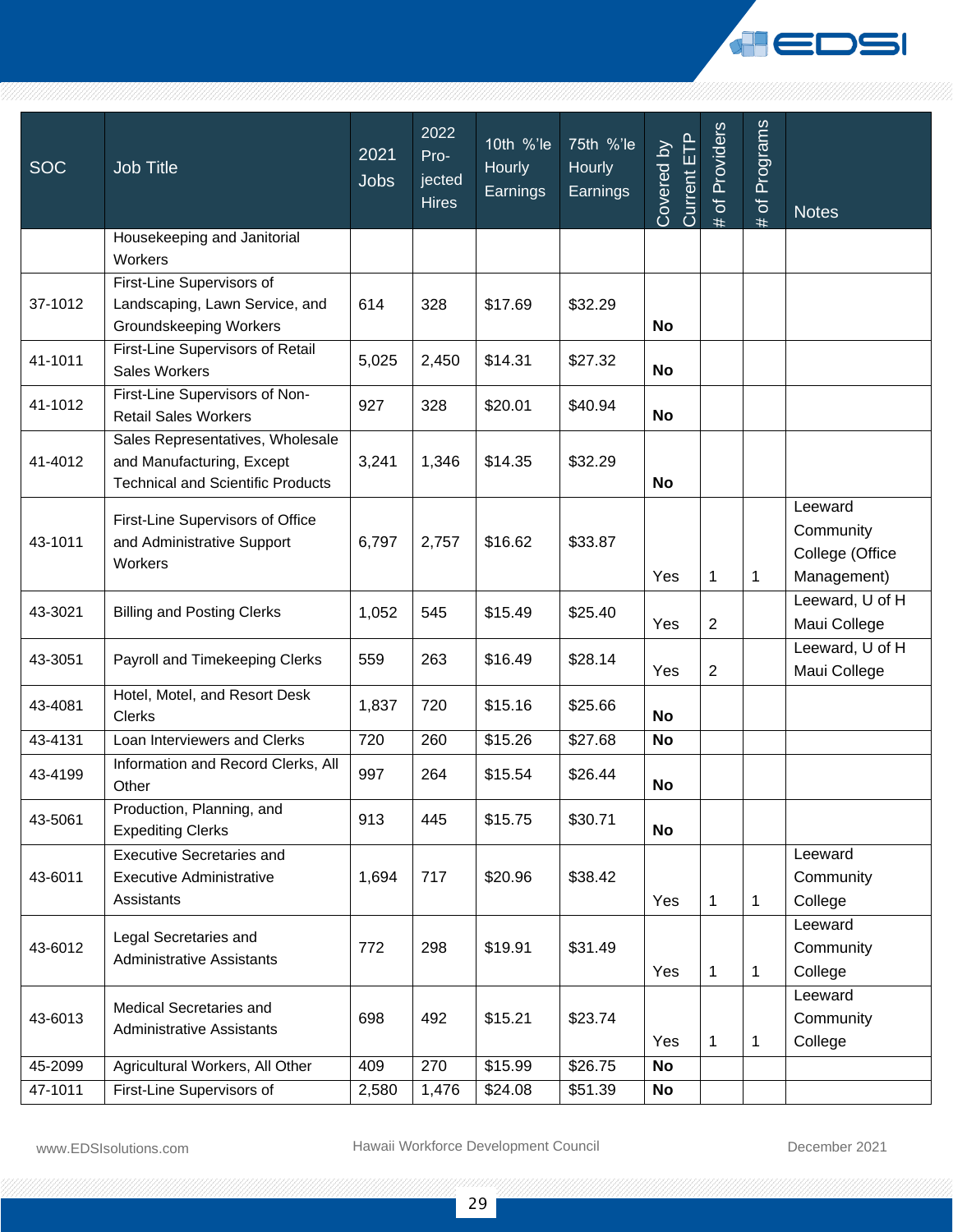

| <b>SOC</b> | <b>Job Title</b>                                                                           | 2021<br><b>Jobs</b> | 2022<br>Pro-<br>jected<br><b>Hires</b> | 10th %'le<br>Hourly<br>Earnings | 75th %'le<br>Hourly<br>Earnings | Current ETP<br>Covered by | Providers<br># of $\vert$ | Programs<br># of | <b>Notes</b>                                                     |
|------------|--------------------------------------------------------------------------------------------|---------------------|----------------------------------------|---------------------------------|---------------------------------|---------------------------|---------------------------|------------------|------------------------------------------------------------------|
|            | <b>Construction Trades and</b><br><b>Extraction Workers</b>                                |                     |                                        |                                 |                                 |                           |                           |                  |                                                                  |
| 47-2031    | Carpenters                                                                                 | 5,880               | 3,792                                  | \$18.65                         | \$51.35                         | Yes                       | $\mathbf 1$               | 5                | Honolulu<br>Community<br>College (5<br>different<br>programs)    |
| 47-2044    | <b>Tile and Stone Setters</b>                                                              | 353                 | 251                                    | \$15.80                         | \$43.62                         | No                        |                           |                  |                                                                  |
| 47-2051    | <b>Cement Masons and Concrete</b><br>Finishers                                             | 663                 | 426                                    | \$24.72                         | \$48.80                         | No                        |                           |                  |                                                                  |
| 47-2061    | <b>Construction Laborers</b>                                                               | 4,334               | 3,023                                  | \$15.21                         | \$38.23                         | <b>No</b>                 |                           |                  |                                                                  |
| 47-2073    | Operating Engineers and Other<br><b>Construction Equipment Operators</b>                   | 1,869               | 945                                    | \$23.34                         | \$47.44                         | <b>No</b>                 |                           |                  |                                                                  |
| 47-2081    | Drywall and Ceiling Tile Installers                                                        | 638                 | 418                                    | \$19.58                         | \$48.59                         | <b>No</b>                 |                           |                  |                                                                  |
| 47-2111    | Electricians                                                                               | 3,146               | 1,748                                  | \$22.57                         | \$47.06                         | Yes -                     | $\mathbf{2}$              | $\overline{4}$   | CC<br>$\left($ !<br>Honolulu<br>Program) Leeward<br>(3 programs) |
| 47-2141    | Painters, Construction and<br>Maintenance                                                  | 1,789               | 1,146                                  | \$15.57                         | \$32.22                         | No                        |                           |                  |                                                                  |
| 47-2152    | Plumbers, Pipefitters, and<br><b>Steamfitters</b>                                          | 2,240               | 1,139                                  | \$17.54                         | \$41.82                         | No                        |                           |                  |                                                                  |
| 47-2181    | Roofers                                                                                    | 891                 | 677                                    | \$16.12                         | \$37.40                         | <b>No</b>                 |                           |                  |                                                                  |
| 47-2211    | <b>Sheet Metal Workers</b>                                                                 | 751                 | 352                                    | \$20.11                         | \$47.20                         | Yes                       | 1                         | $\mathbf{1}$     | Honolulu CC (1<br>program)                                       |
| 47-4011    | <b>Construction and Building</b><br>Inspectors                                             | 777                 | 285                                    | \$20.99                         | \$41.00                         | No                        |                           |                  |                                                                  |
| 49-1011    | First-Line Supervisors of<br>Mechanics, Installers, and<br>Repairers                       | 2,570               | 795                                    | \$21.26                         | \$48.34                         | <b>No</b>                 |                           |                  |                                                                  |
| 49-2022    | <b>Telecommunications Equipment</b><br>Installers and Repairers, Except<br>Line Installers | 955                 | 318                                    | \$20.34                         | \$36.26                         | No                        |                           |                  |                                                                  |
| 49-3011    | Aircraft Mechanics and Service<br>Technicians                                              | 1,147               | 335                                    | \$19.75                         | \$39.22                         | Yes                       | 1                         | $\sqrt{2}$       | Honolulu CC                                                      |
| 49-3021    | Automotive Body and Related<br>Repairers                                                   | 717                 | 336                                    | \$15.20                         | \$30.38                         | Yes                       | 1                         | $\mathbf{1}$     | Honolulu CC                                                      |
| 49-3031    | Bus and Truck Mechanics and<br><b>Diesel Engine Specialists</b>                            | 890                 | 344                                    | \$19.36                         | \$32.60                         | Yes                       | 1                         | $\overline{2}$   | Honolulu CC                                                      |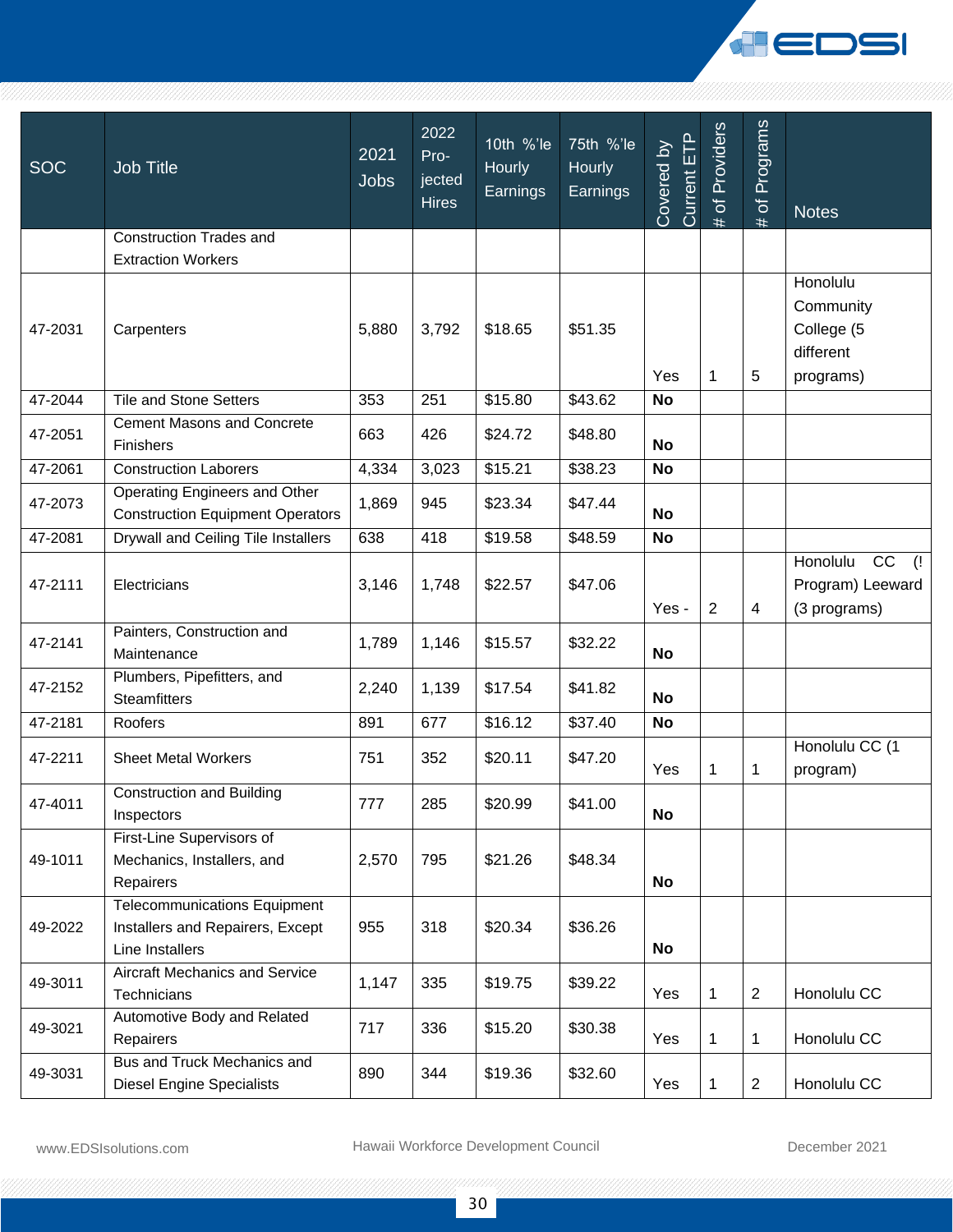

| <b>SOC</b> | <b>Job Title</b>                                                                                                                        | 2021<br><b>Jobs</b> | 2022<br>Pro-<br>jected<br><b>Hires</b> | 10th %'le<br><b>Hourly</b><br>Earnings | 75th %'le<br>Hourly<br>Earnings | <b>Ourrent ETP</b><br>Covered by | Providers<br>$\overline{\sigma}$<br># | Programs<br>$\frac{1}{\sqrt{2}}$<br># | <b>Notes</b>                                                                     |
|------------|-----------------------------------------------------------------------------------------------------------------------------------------|---------------------|----------------------------------------|----------------------------------------|---------------------------------|----------------------------------|---------------------------------------|---------------------------------------|----------------------------------------------------------------------------------|
| 49-9021    | Heating, Air Conditioning, and<br>Refrigeration Mechanics and<br><b>Installers</b>                                                      | 924                 | 460                                    | \$17.29                                | \$36.97                         | Yes                              | 1                                     | $\mathbf{1}$                          | Honolulu CC                                                                      |
| 49-9099    | Installation, Maintenance, and<br>Repair Workers, All Other                                                                             | 804                 | 327                                    | \$14.14                                | \$36.94                         | <b>No</b>                        |                                       |                                       |                                                                                  |
| 51-1011    | First-Line Supervisors of<br><b>Production and Operating Workers</b>                                                                    | 1,339               | 479                                    | \$16.24                                | \$43.50                         | <b>No</b>                        |                                       |                                       |                                                                                  |
| 51-4121    | Welders, Cutters, Solderers, and<br><b>Brazers</b>                                                                                      | 532                 | 292                                    | \$21.35                                | \$36.27                         | Yes                              | $\overline{2}$                        | 3                                     | Honolulu CC (2<br>programs),<br>Honolulu CC OCE<br>1 program (Marine<br>Welding) |
| 53-1047    | First-Line Supervisors of<br><b>Transportation and Material</b><br>Moving Workers, Except Aircraft<br><b>Cargo Handling Supervisors</b> | 2,187               | 992                                    | \$15.47                                | \$34.96                         | No                               |                                       |                                       |                                                                                  |
| 53-3032    | <b>Heavy and Tractor-Trailer Truck</b><br><b>Drivers</b>                                                                                | 4,106               | 2,467                                  | \$17.13                                | \$29.81                         | Yes                              | $\overline{2}$                        | 3                                     | Leeward (3<br>programs)                                                          |
| 53-7051    | <b>Industrial Truck and Tractor</b><br>Operators                                                                                        | 771                 | 438                                    | \$16.83                                | \$31.51                         | Yes                              | $\overline{2}$                        | 3                                     | 808 CDL (1<br>program)                                                           |
| 53-7063    | Machine Feeders and Offbearers                                                                                                          | 453                 | 286                                    | \$14.91                                | \$33.21                         | Yes                              | $\mathbf{1}$                          | $\mathbf 1$                           | <b>Medcerts</b><br>Manufacturing<br>Program                                      |

| Recommendation #4: Address Potential Statewide Gaps in ETP Program Occupation<br>Coverage |                                                                                                                                                                    |  |  |  |  |  |
|-------------------------------------------------------------------------------------------|--------------------------------------------------------------------------------------------------------------------------------------------------------------------|--|--|--|--|--|
| <b>Healthcare</b>                                                                         | Explore adding potential program(s) for Licensed<br><b>Practical/Vocational Nursing</b>                                                                            |  |  |  |  |  |
| <b>Supervisory Positions</b>                                                              | Explore adding potential program(s) and credentials for<br>supervisory career pathways.                                                                            |  |  |  |  |  |
| <b>Construction / Skilled</b><br><b>Trades</b>                                            | Explore additional skilled trades pathways for unserved<br>occupations including plumbing, roofing, masonry, building<br>inspection, and heavy equipment operation |  |  |  |  |  |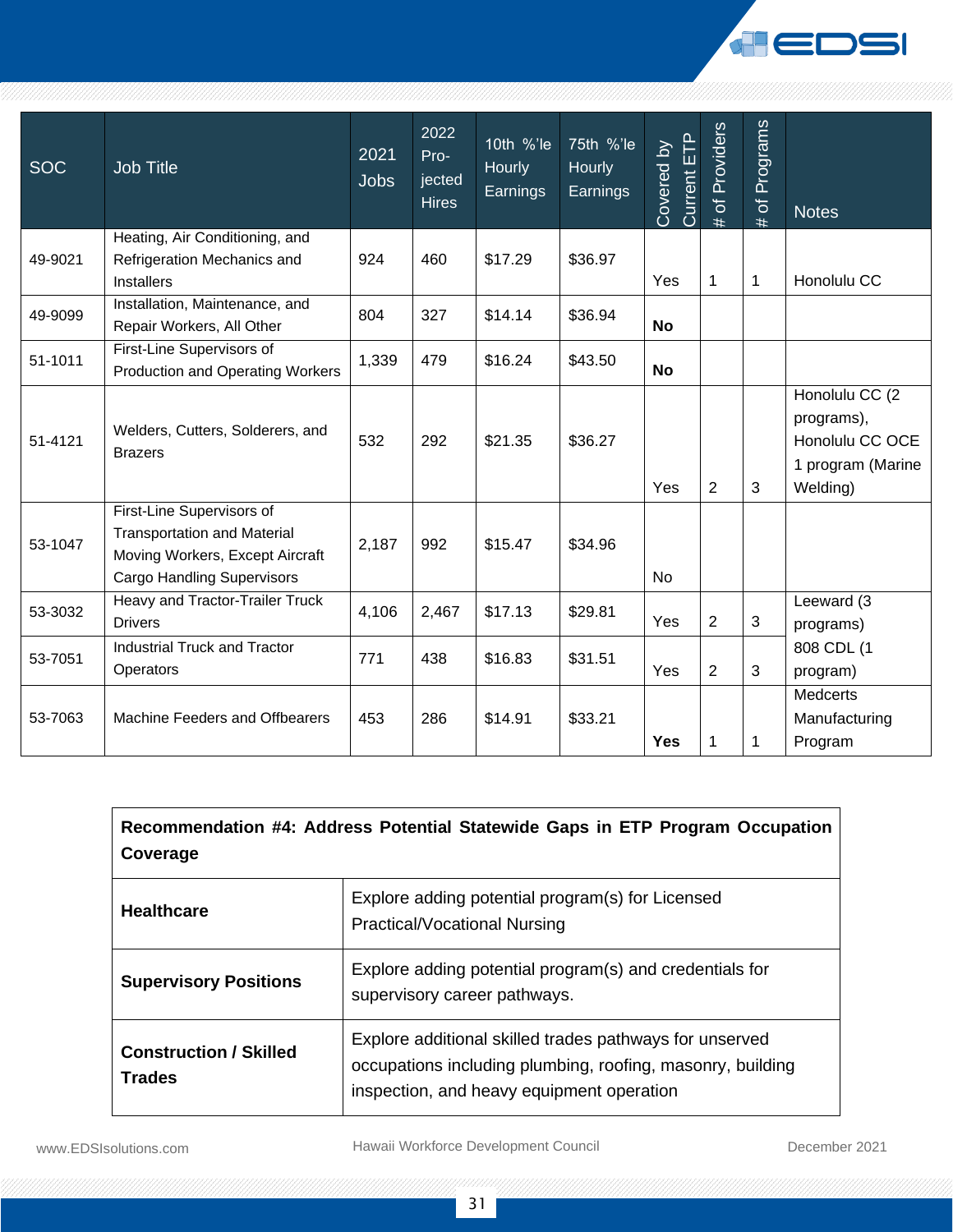

#### *Quality of Existing Programs / Design of Programs for job requirements*

Programs of current ETP providers consistently showed a high quality of course design and delivery, logical progression of learning objectives, connections of training content to real world scenarios, and support for soft skills necessary for employment and successful career development. Provider and programs were consistently accredited, and instructors well qualified. Curriculum is established and updated with reference to outside industry standards.

The use of  $3<sup>rd</sup>$  party credential exams, particularly for Healthcare and Information Technology training was very common. These exams are well accepted and recognized by employers. Almost all programs involve hands-on real-world training, and many involve placements in externships and/or have strong partnerships with employers. The University of Hawaii system providers, both in traditional for credit, and non-credit sides, offer consistently high-quality structured training opportunities.

While the review of programs curriculum, courseware, design and other structures indicated high quality programs, the actual outcomes of various training programs are not fully clear. The underlying structure and capacity to deliver quality training is high, but there is potential to identify and support additional best practices that lead to strong post-training outcomes.

| Recommendation #5: Improve Tracking of Outcomes of Eligible Training Programs |                                                                                                                                                                 |  |  |  |  |  |
|-------------------------------------------------------------------------------|-----------------------------------------------------------------------------------------------------------------------------------------------------------------|--|--|--|--|--|
| Improve tracking of<br>training outcomes                                      | Establish a process to track program completion percentage,<br>certification exam passing rates, relevant job placement and wage data<br>for WIOA participants. |  |  |  |  |  |
| <b>Compare outcomes</b>                                                       | Set expected standards for wages upon placement based on targeted                                                                                               |  |  |  |  |  |
| of multiple                                                                   | career pathway. For credentials with multiple programs, build capacity                                                                                          |  |  |  |  |  |
| providers and                                                                 | provide preferential referrals to consistently outperforming                                                                                                    |  |  |  |  |  |
| prioritize high                                                               | and                                                                                                                                                             |  |  |  |  |  |
| performers                                                                    | programs.                                                                                                                                                       |  |  |  |  |  |
| Develop system of                                                             | Develop a semi-annual review process for providers and programs.                                                                                                |  |  |  |  |  |
| provider review and                                                           | Meet with provider to discuss potential improvements to program                                                                                                 |  |  |  |  |  |
| continuous                                                                    | structure and outcomes and potential support needed from local                                                                                                  |  |  |  |  |  |
| <i>improvement</i>                                                            | workforce area.                                                                                                                                                 |  |  |  |  |  |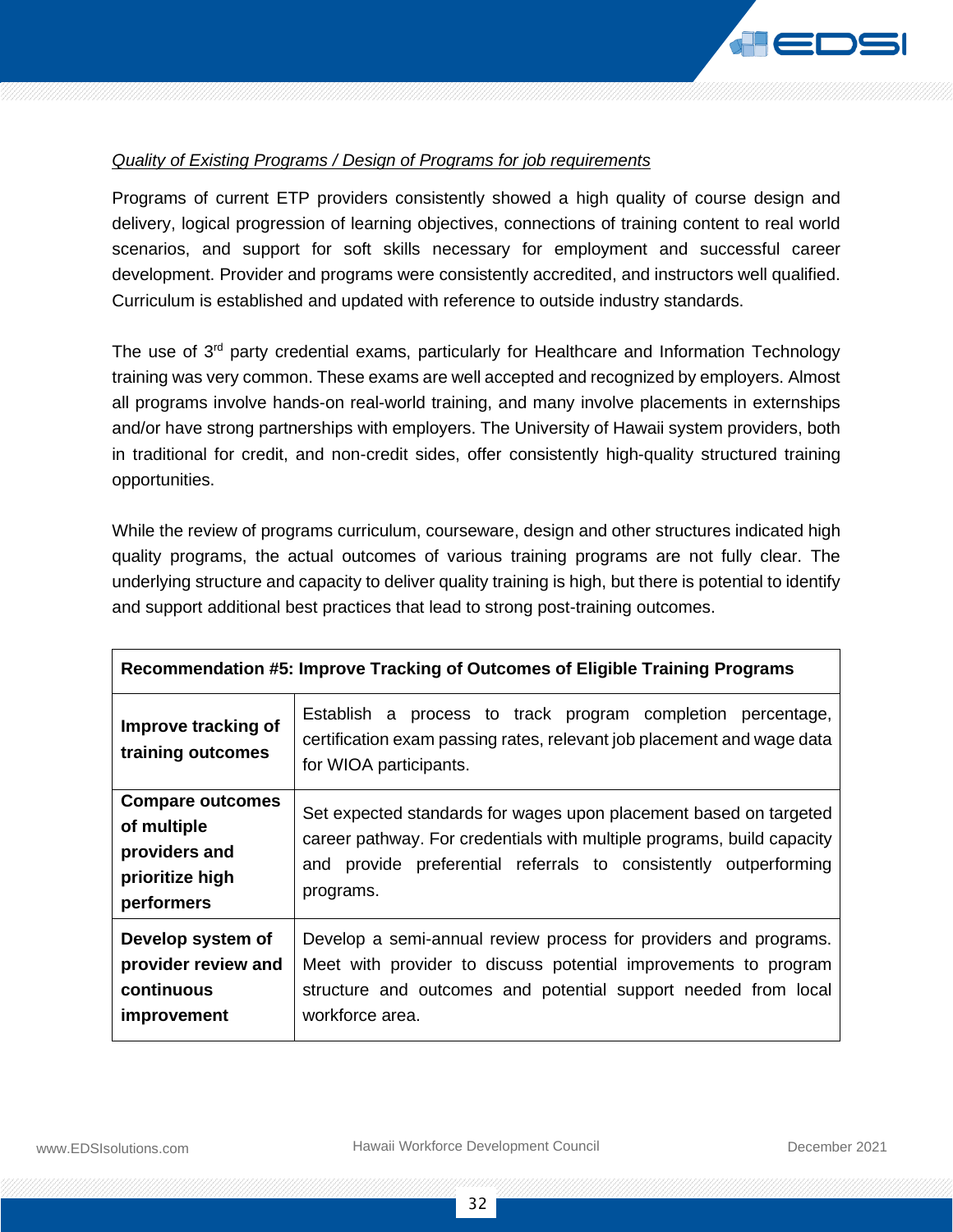

| <b>Recommendation #6: Workforce Area Specific Actions</b> |                                                                                                                                                                                                                                                                                                                                                                                                        |  |  |  |  |  |  |
|-----------------------------------------------------------|--------------------------------------------------------------------------------------------------------------------------------------------------------------------------------------------------------------------------------------------------------------------------------------------------------------------------------------------------------------------------------------------------------|--|--|--|--|--|--|
| Oahu                                                      | Establish more consistent meetings and review of offerings,<br>enrollments, and outcomes with Leeward, Windward, Honolulu, and<br>Kapiolani community colleges.                                                                                                                                                                                                                                        |  |  |  |  |  |  |
| <b>Hawaii County</b>                                      | Establish regular review and discussions with Hawaii Community<br>College (both credit and non-credit side) to expand HCC's offerings on<br>the ETPL and communicate critical workforce needs.<br>Explore expanding distance learning offerings through use of Oahu<br>based community colleges offerings.<br>Review usage of Medcerts programs by Hawaii County residents                             |  |  |  |  |  |  |
| <b>Maui County</b>                                        | Establish regular review and discussions with University of Hawaii<br>Maui College to expand offerings on the ETPL and communicate<br>critical workforce needs. Review potential offerings from Maui College<br>ELWD and encourage reapplication as appropriate.<br>Explore expanding distance learning offerings through use of Oahu<br>based community colleges offerings.                           |  |  |  |  |  |  |
| <b>Kauai County</b>                                       | Review usage of Medcerts programs by Hawaii County residents<br>Encourage Kauai Community College to reapply with selected<br>appropriate programs.<br>Explore adding Medcerts as an approved provider of distance learning<br>programs.<br>Explore other potential distance learning options with University of<br>Hawaii system partners if Kauai Community College offerings are not<br>sufficient. |  |  |  |  |  |  |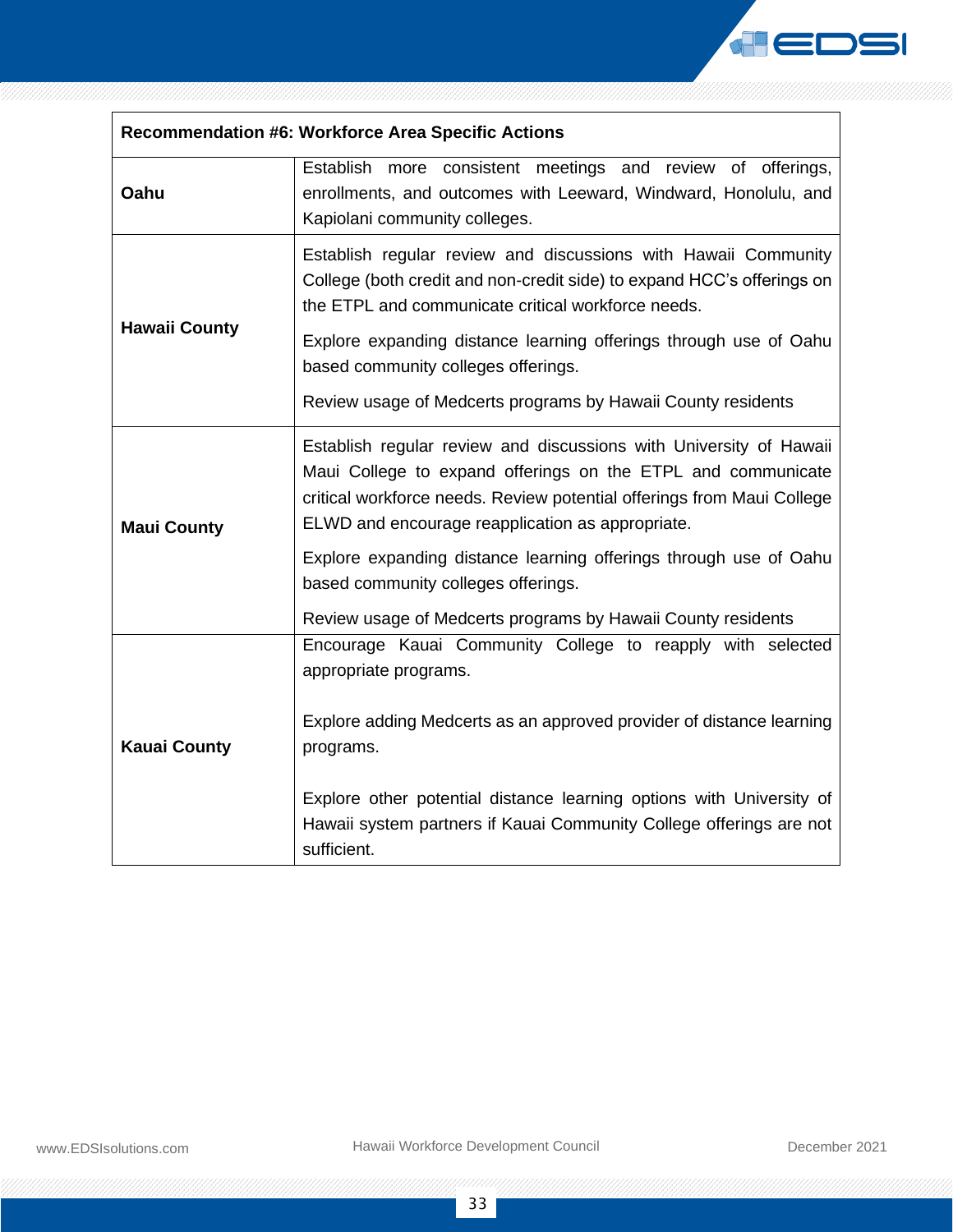

#### <span id="page-34-0"></span>**C. Summary and Conclusions**

The current 23 Eligible Training Providers and 203 programs cover a very wide variety of potential in-demand career pathways, credential options, program durations and delivery formats. The University of Hawaii system is an excellent core partner for the ETPL list, and the addition of a number of private providers gives additional flexibility and targeted options for short-term career related training. Overall program design and quality, and provider capacity to design and deliver relevant training, is strong.

The overarching theme of the provider review was an experience of a mostly passive process in relation to data reporting, applications, program expansion, and referrals. Providers did not have a clear understanding of expectations and did not clearly understand the vison and priorities of the state and local workforce areas. The recommendations provided focus on establishing a more consistent experience for current and future ETPs in applying, reporting data, and communicating and improving training outcomes. The most significant step will be creating a system of mutual accountability to support the programs, track specific outcomes of credential attainment, job placement and wages, improve existing programs, and review potential new programs and which programs should be discontinued from the ETPL.